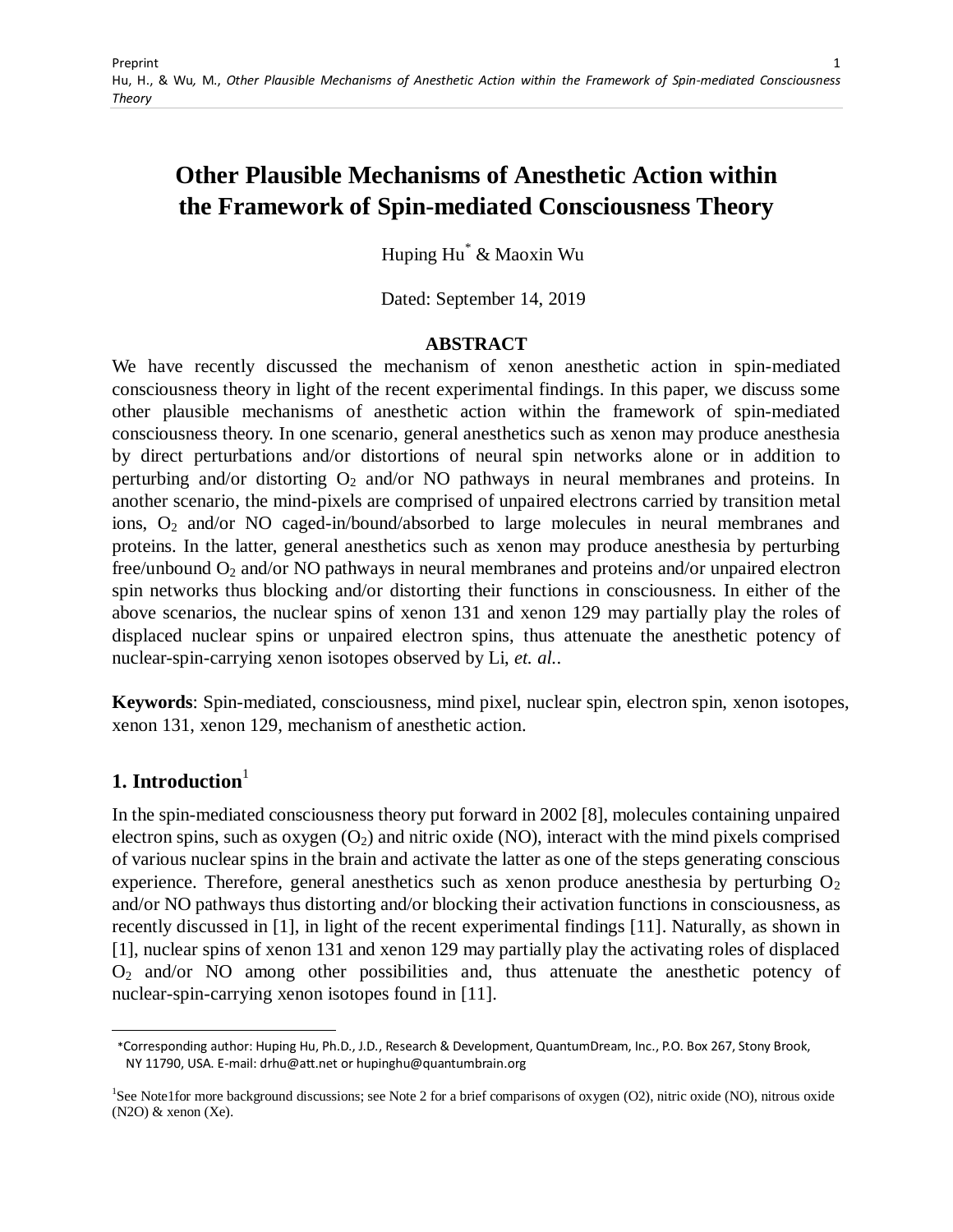It is believed that the anesthetic functions of xenon is associated with its binding to NMDA receptor (See, e.g., [2]). However, there is no commonly accepted theory on how general anesthetics work even after more than 160 years since their discovery. There are two schools of thoughts on the subject. The first and oldest is the "lipid theory" which proposes that anesthetics dissolve into cell membranes and produce common structural perturbation resulting in depressed function of ion channels and receptors that are involved in brain functions (See, e.g., [3, 7]). The second, more popular and recent theory is the "protein theory" which suggests that anesthetics directly interact with membrane proteins such as ion channels and receptors that are involved in brain functions. However, the protein theory doesn't seem to square well with the low affinity and diversity of the general anesthetics. There is no direct experimental evidence to support either theory (See, e.g., [4, 7]). Both theoretical and experimental studies have shown that many general anesthetics cause changes in membrane structures and properties at or just above the clinical concentrations required for anesthesia (See, e.g., [5-6]).

In this paper, we discuss two other plausible mechanisms of anesthetic action within the framework of spin-mediated consciousness theory [8, 19-20, 22]. One scenario concerns general anesthetics such as xenon producing anesthesia by direct perturbations and/or distortions of neural spin networks alone or in addition to perturbing and/or distorting  $O_2$  and/or NO pathways in neural membranes and proteins. Another scenario concerns the mind-pixels being comprised of unpaired electrons carried by transition metal ions, O<sub>2</sub> and/or NO caged-in/bound/absorbed to large molecules in neural membranes and proteins.

# **2. The Framework of Spin-mediated Consciousness Theory**

Within the framework of spin-mediated consciousness theory, quantum spin is the seat of consciousness and the linchpin between mind and the brain, that is, spin is the "mind-pixel", and the unity of mind is achieved by quantum entanglement of these mind-pixels [8]. The theory is based on the fact that quantum spin is the most basic quantum bit ("qubit") for encoding information and a fundamental quantum process associated with the structure of neural membranes and proteins that are saturated with quantum spin carrying nuclei and these nuclear spins have relatively long quantum coherence time (8, also see [22]). There is also a version of spin-mediated consciousness theory based on unpaired electron spin (See additional refs in [8]).

# **(1) Spin-mediated consciousness theory of 2002**

Spin-mediated consciousness theory of 2002 [8] postulates that: (a) Consciousness is intrinsically connected to quantum spin; (b) The mind-pixels of the brain are comprised of the nuclear spins distributed in the neural membranes and proteins, the pixel-activating agents are comprised of biologically available paramagnetic species such as  $O_2$  and NO, and the neural memories are comprised of all possible entangled quantum states of the mind-pixels; (c) Action potential modulations of nuclear spin interactions input information to the mind pixels and spin chemistry is the output circuit to classical neural activities; and (d) Consciousness emerges from the collapses of those entangled quantum states which are able to survive decoherence, said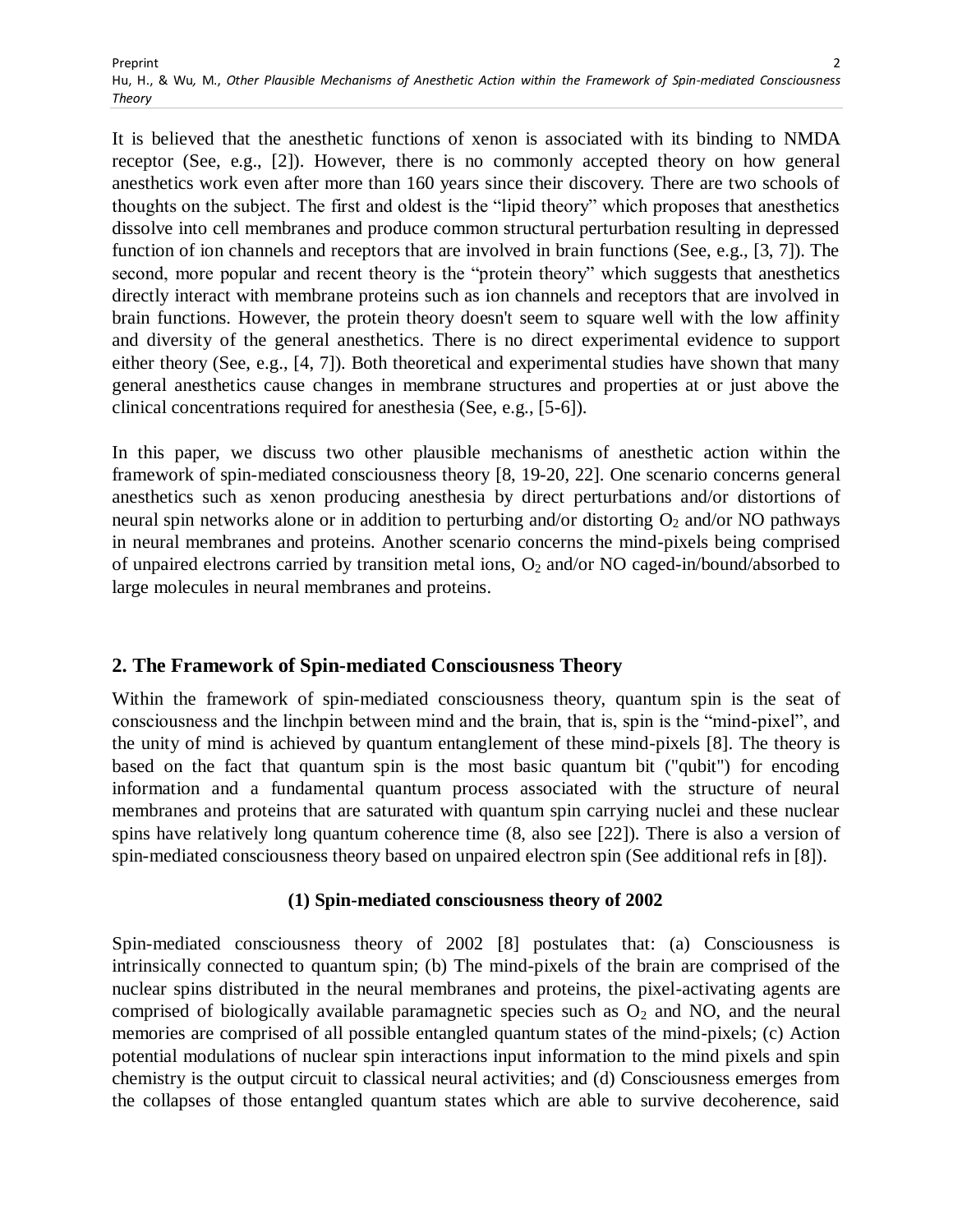collapses are contextual, irreversible and non-computable and the unity of consciousness is achieved through quantum entanglement of the mind-pixels.

As mind-pixel activating agents, the unpaired electrons of the paramagnetic species such as  $O_2$ and NO can interact with nuclear spins through their large magnetic dipoles and collision-induced Fermi-contact mechanism thus activating the neural nuclear spin ensembles [8]. Indeed, because the magnetic dipole moment of an unpaired electron is 658 times larger than that of the  ${}^{1}$ H nucleus, O<sub>2</sub> and NO can respectively produce magnetic fields 1,316 and 658 times larger than <sup>1</sup>H (See, e.g., [17]). In addition,  $O_2$  and NO are hydrophobic small molecules so their concentrations in neural membranes are much higher than in aqueous solutions such as cytoplasma (See, e.g., [15]). Thus, as they rapidly tumble and diffuse, they produce microscopically strong and fluctuating magnetic fields.  $O<sub>2</sub>$  are the predominant sources of internal magnetic fields in neural membranes and proteins, as evidenced by the strong effect of  $O_2$  on spin-spin and spin-lattice relaxation rates (See, e.g., [18]).

In additions, nuclear spin networks in neural membranes and proteins are modulated by action potentials through *J*-coupling, dipolar coupling and chemical shielding tensors and perturbed by microscopically strong and fluctuating internal magnetic fields produced largely by paramagnetic oxygen [19-20]. Further, both nuclear spin in neural membranes and proteins as mind-pixels and unpaired electron spins of  $O_2$  and NO as mind-pixel activating agents are also modulated by action potentials through relativistic effect of moving spin in strong electric field [20, 22] and, in turn, said modulation of the activating agents influence the nuclear spins in the brain as shown below. Thus, action-potential modulations of both nuclear and unpaired electron spins synchronize their collective dynamics to the neural firings [19-20].

The decoherence effect which causes a quantum system to lose quantum coherence through interactions with its environment has been a major concern for any quantum theory of the brain (See, *e.g.*, [23]). However, nuclear spins only have weak interactions with their environments thus long relaxation time after excitation (See, *e.g.*, [14]). Indeed, there are both theoretical and experimental studies indicating the possibility of large-scale quantum coherence with entanglement in the nuclear spin ensembles distributed in the neural membranes and proteins (See, e.g., [24-32]). Further, studies show that decoherence-free subspaces can exist within the Hilbert space of a complex quantum system (See, *e.g.*, [33-34] ).

# **(2) Plausible modification to spin-mediated consciousness theory**

If molecules with unpaired electrons such as  $O_2$  and NO do not serve activating agent, the postulates of the spin-mediated consciousness theory of 2002 [8] may be modified as follows: (a) Consciousness is intrinsically connected to quantum spin; (b) The mind-pixels of the brain are comprised of the nuclear spins distributed in the neural membranes and proteins, and the neural memories are comprised of all possible entangled quantum states of the mind-pixels; (c) Action potential modulations of nuclear spin interactions activate and input information to the mind pixels and spin chemistry is the output circuit to classical neural activities; and (d) Consciousness emerges from the collapses of those entangled quantum states which are able to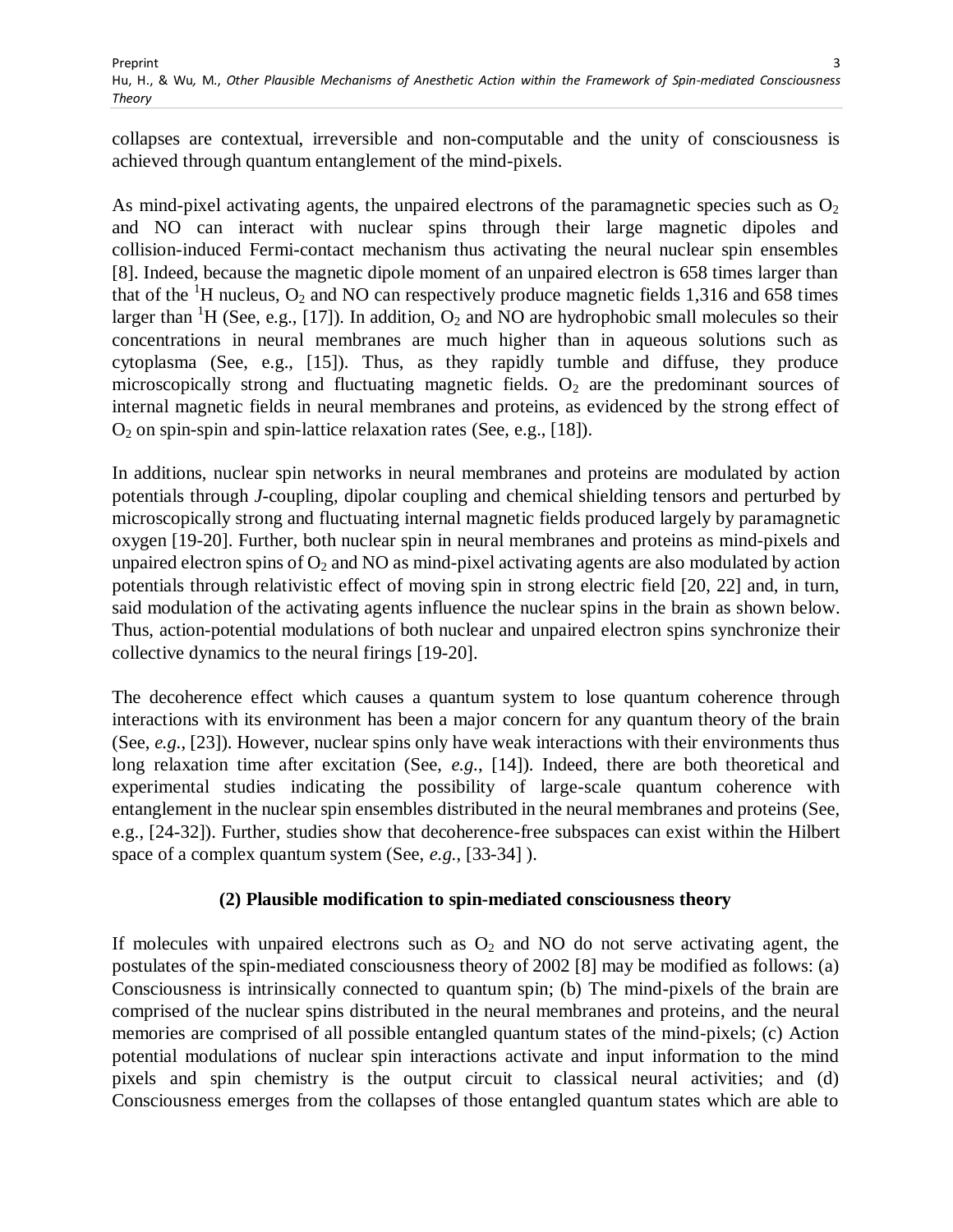survive decoherence, and the unity of consciousness is achieved through quantum entanglement of the mind-pixels.

In this modified theory, nuclear spin networks in neural membranes and proteins are modulated by action potentials through *J*-coupling, dipolar coupling and chemical shielding tensors and perturbed by microscopically strong and fluctuating internal magnetic fields produced largely by paramagnetic  $O_2$  [19-20]. Further, nuclear spin in neural membranes and proteins as mind-pixels are also modulated by action potentials through relativistic effect of moving spin in strong electric field [20, 22]. Thus, action-potential modulations of nuclear spins synchronize their collective dynamics to the neural firings [19-20].

Again, decoherence effect which causes a quantum system to lose quantum coherence through interactions with its environment has been a major concern for any quantum theory of the brain (See, *e.g.*, [23]). However, nuclear spins only have weak interactions with their environments thus long relaxation time after excitation (See, *e.g.*, [14]). Indeed, there are both theoretical and experimental studies indicating the possibility of large-scale quantum coherence with entanglement in the nuclear spin ensembles distributed in the neural membranes and proteins (See, e.g., [24-32]). Further, studies show that decoherence-free subspaces can exist within the Hilbert space of a complex quantum system (See, *e.g.*, [33-34] ).

### **(3) Plausible electron-spin-mediated consciousness theory**

As a plausible alternative to nuclear spin based consciousness, the electron spin mediated consciousness theory put forward in 2004 (See add"l refs in [8]) postulates that: (a) Consciousness is intrinsically connected to quantum spin; (b) The mind-pixels of the brain are comprised of the unpaired electron spins distributed in the neural membranes and proteins, the pixel-activating agents are comprised of the unbound/free  $O_2$  and NO, and the neural memories are comprised of all possible entangled quantum states of the mind-pixels; (c) Action potential modulations of electron spin-spin interactions input information to the mind pixels and spin chemistry is the output circuit to classical neural activities; and (d) Consciousness emerges from the collapses of those entangled quantum states which are able to survive decoherence, said collapses are contextual, irreversible and non-computable and the unity of consciousness is achieved through quantum entanglement of the mind-pixels.

Through action potential modulated electron spin-spin interactions and fluctuating internal magnetic field driven activations, the neural electron spin networks inside neural membranes and proteins form various entangled quantum states some of which survive decoherence through quantum Zeno effects (See, *e.g.*, [54] ) or in decoherence-free subspaces (See, *e.g.*, [33-34] ) and then collapse contextually via irreversible and non-computable means producing consciousness and, in turn, the collective spin dynamics associated with said collapses have effects through spin chemistry on classical neural activities thus influencing the neural networks of the brain (See add"l refs in [8]). It is also argued that the unpaired electron spins inside a network of large molecules may be able to form long-lived macroscopic quantum coherence through tunneling since they are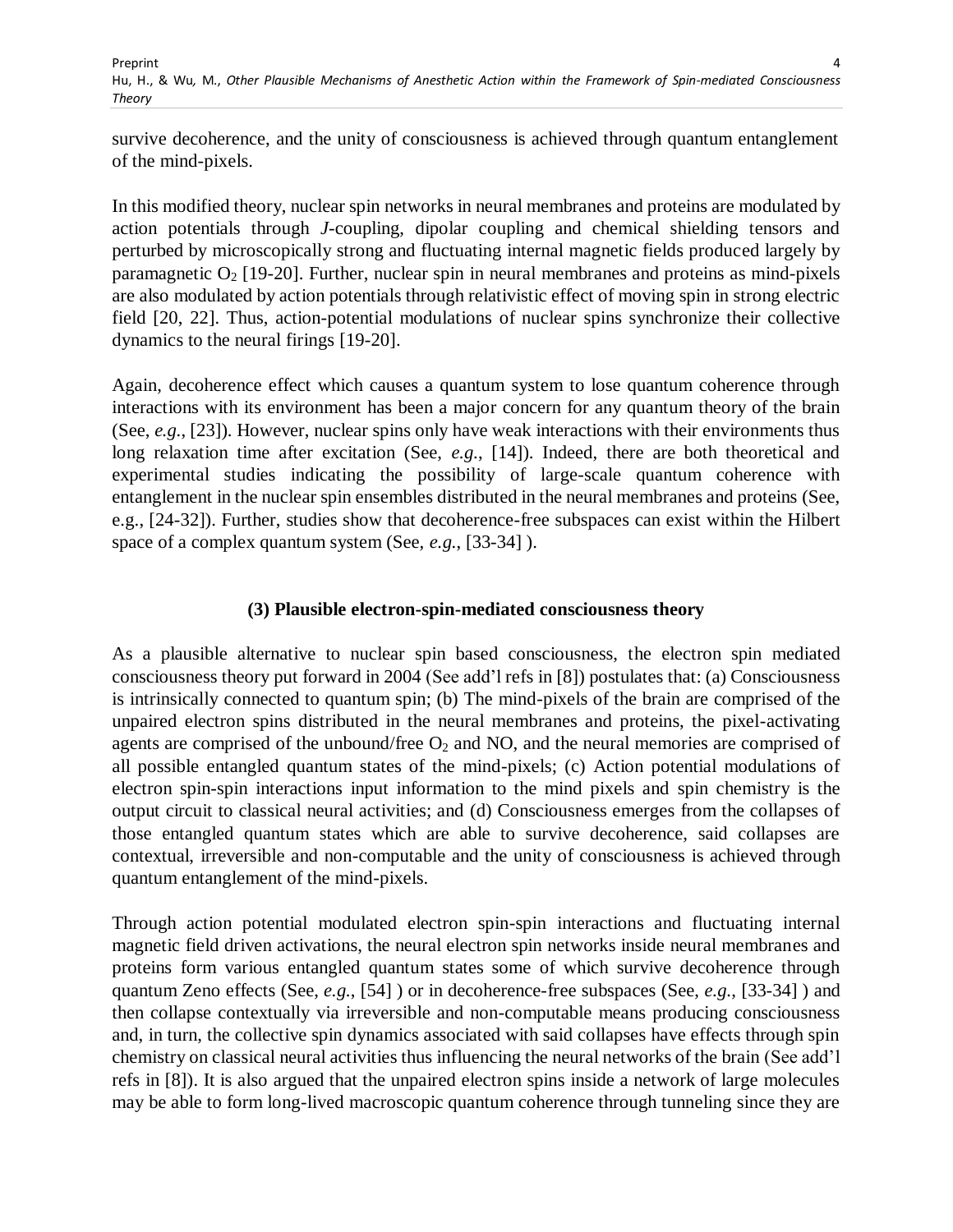insulated to certain extent from the noisy brain environment (See add"l refs in [8]). Thus, according to this alternative approach, the unpaired electron spin networks are the "mind-screen," the neural membranes and proteins are the mind-screen and memory matrices, and unbound paramagnetic small molecules such as  $O_2$  and NO are pixel-activating agents(See add'I refs in [8]). Together, they form the neural substrates of consciousness.

The network of unpaired electrons carried by transition metal ions,  $O_2$  and/or NO caged-in/bound/absorbed to large molecules in neural membranes and proteins are modulated by action potentials through intra and inter-molecular exchange coupling and dipolar coupling and perturbed by microscopically strong and fluctuating internal magnetic fields produced largely by paramagnetic  $O_2$  [19-20]. Further, all unpaired electron spins in neural membranes and proteins are also modulated by action potentials through relativistic effect of moving spin in strong electric field [20, 22] and, in turn, said modulations influence the electron spins in the brain, thus synchronizing their collective dynamics to the neural firings [19-20].

Because the high mobility of the electrons and strong interactions of electron spins with their environments, electron spins have very short relaxation time after excitations [See, e.g., [14]). This property of electron spins seems to be a major problem for them to serve as the mind-pixels. Paradoxically, the interactions of the neural electron spin networks with their noisy brain environments may enhance quantum coherence through quantum Zeno effect which prevents a quantum system to evolve/decohere through repeated collisions with their environments (See, *e.g.*, [54] ). Further, studies show that decoherence-free subspaces can exist within the Hilbert space of a complex quantum system (See, *e.g.*, [33-34] ).

# **3. Action Potential Modulations of Nuclear Spins & Unpaired Electron Spins**<sup>2</sup>

We have illustrated in [1] action potential modulations of two intra- or inter-molecular nuclear-spin system **I<sup>1</sup>** and **I<sup>2</sup>** inside neural membranes or proteins by the following heuristic Hamiltonian:

$$
\hat{H} = -\hbar \gamma_1 \hat{\mathbf{I}}_1 \cdot (\mathbf{1} - \mathbf{\sigma}_{1R} - \mathbf{\sigma}_{1A}) \cdot (\mathbf{B}_{1i} + \mathbf{B}_{1e} + \mathbf{B}'_1) - \hbar \gamma_2 \hat{\mathbf{I}}_2 \cdot (\mathbf{1} - \mathbf{\sigma}_{2R} - \mathbf{\sigma}_{2A}) \cdot (\mathbf{B}_{2i} + \mathbf{B}_{2e} + \mathbf{B}'_2) +
$$
\n
$$
h \hat{\mathbf{I}}_1 \cdot (\mathbf{J}_R + \mathbf{J}_A) \cdot \hat{\mathbf{I}}_2 + h \hat{\mathbf{I}}_1 \cdot (\mathbf{D}_R + \mathbf{D}_A) \cdot \hat{\mathbf{I}}_2 \tag{1}
$$

where  $\mathbf{B}_{1i}$ ,  $\mathbf{B}_{1e}$ ,  $\mathbf{B}_{1i}'$ ,  $\mathbf{B}_{2i}$ ,  $\mathbf{B}_{2e}$  and  $\mathbf{B}_{2i}'$  are respectively the internal, external and relativistic-effect magnetic fields at the locations of first and second spins,  $\gamma_1$  and  $\gamma_2$  are respectively the gyromagnetic ratios of the said first and second spins, and other terms are explained below.

<sup>&</sup>lt;sup>2</sup> See Note 3 for discussions on relativistic effect in electric field, fluctuating magnetic field & action potential modulation.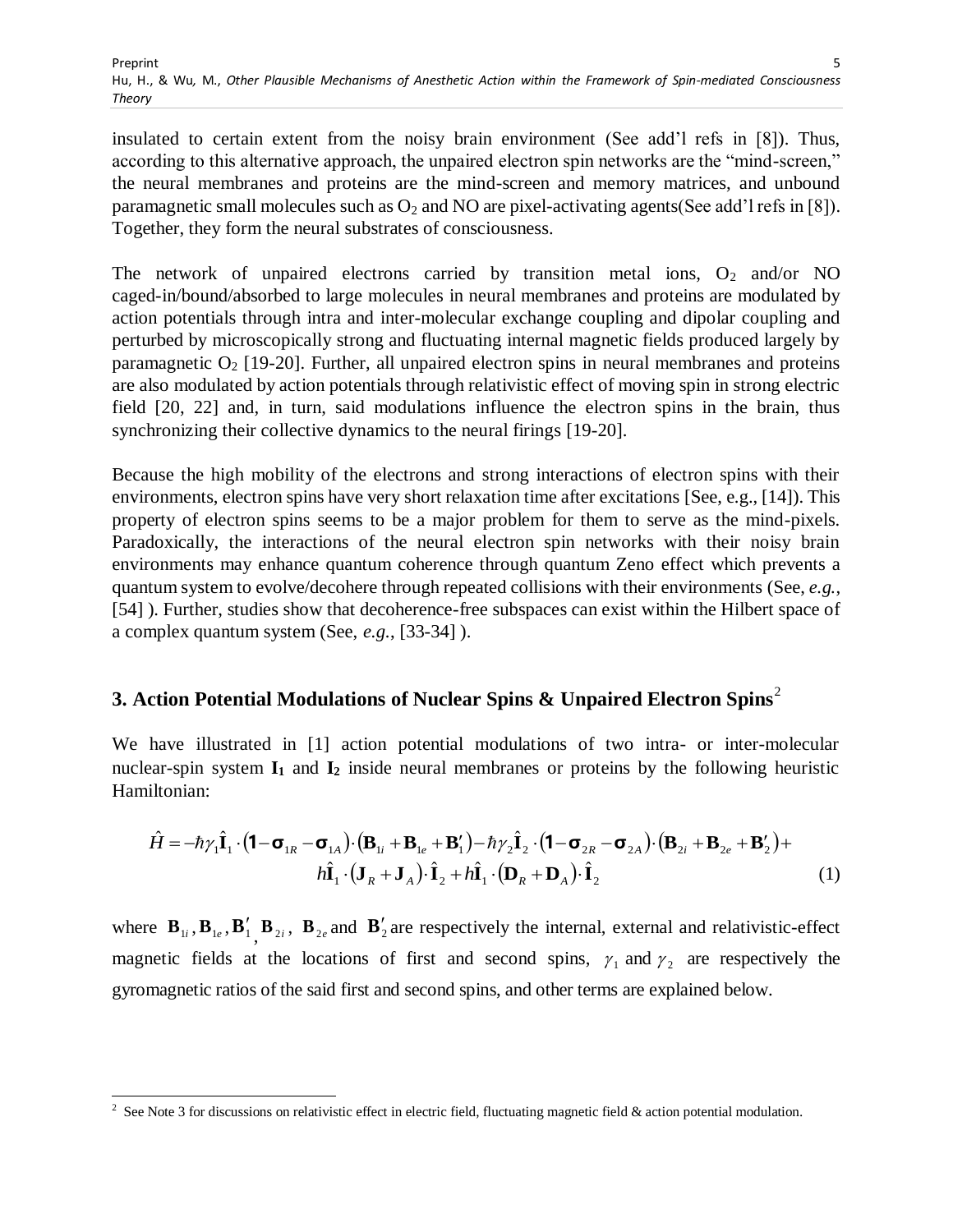In the above equation (1), the two nuclear spins are coupled to each other through J-coupling tensor (including "through space" J-coupling, see, e.g., [39])  $J = J_R + J_A$ , where  $J_R$  is for resting potential and **J**<sup>A</sup> accounts for contribution from action potential modulation, and dipolar coupling tensor  $D = D_R + D_A$ , where  $D_R$  is for resting potential and  $D_A$  accounts for contribution from action potential modulation [19]. Second, chemical shielding tensor of each nuclear spin which also contains contribution from action potential modulation of its surrounding covalent bonds are taken into account - For the first spin  $\sigma_1 = \sigma_{1R} + \sigma_{1A}$  and for the second spin  $\sigma_2 = \sigma_{2R} + \sigma_{2A}$  where  $\sigma_{1R}$  and  $\sigma_{2R}$  are the chemical shielding tensors at resting potential and  $\sigma_{1A}$  and  $\sigma_{2A}$  are the first-order contribution to  $\sigma_1$  and  $\sigma_2$  respectively from action potential modulations. Third, the effects of internal magnetic field  $\mathbf{B}_i$  from other spins, external magnetic field  $\mathbf{B}_e$  and the magnetic field **B**' due to relativistic effect on moving nuclear spin in the electric field of action potentials are also taken into accounts [20].

In the above equation (6),  $J_A$ ,  $D_A$ ,  $\sigma_{1A}$ ,  $\sigma_{2A}$ ,  $B_{1i}$ ,  $B'_{1i}$ ,  $B_{2i}$  and  $B'_2$  are all functions of membrane voltage *Vm* which is driven by action potentials. Thus, the above Hamiltonian of interaction allows the action potentials to modulate nuclear spin dynamics through J-coupling, dipolar coupling, chemical shift, internal magnetic field and relativistic effect of moving spin in electric field of the action potential. Importantly, the spin-spin interaction in the above Hamiltonian causes the two nuclear spins in the two-spin system to form entangled quantum states known as Bell States.

We have further illustrated in [1] action potential modulations of one nuclear-spin system **I** and one unpaired electron spin **S** inside neural membranes or proteins by the following heuristic Hamiltonian:

$$
\hat{H} = -\hbar \gamma_I \hat{\mathbf{I}} \cdot (\mathbf{1} - \mathbf{\sigma}_R - \mathbf{\sigma}_A) \cdot (\mathbf{B}_{Ii} + \mathbf{B}_{Ie} + \mathbf{B}'_I) + \hbar \gamma_S \hat{\mathbf{S}} \cdot (\mathbf{B}_{Si} + \mathbf{B}_{Se} + \mathbf{B}'_S) + h\hat{\mathbf{I}} \cdot (\mathbf{A}_R + \mathbf{A}_A) \cdot \hat{\mathbf{S}}
$$
(2)

where  $\mathbf{B}_{I_i}, \mathbf{B}_{I_e}, \mathbf{B}'_I, \mathbf{B}_{S_i}, \mathbf{B}_{S_e}$  and  $\mathbf{B}'_S$  are respectively the internal, external and relativistic-effect magnetic fields at the locations of nuclear-spin system **I** and unpaired electron spin **S**,  $\gamma_1$  and  $\gamma_5$ are respectively the gyromagnetic ratios of the said nuclear spin and unpaired electron spin, and other terms are explained below.

In the above equation (2), the nuclear spin and unpaired electron spin are coupled to each other through dipolar coupling tensor  $\mathbf{A} = \mathbf{A}_R + \mathbf{A}_A$ , where  $\mathbf{A}_r$  is for resting potential and  $\mathbf{A}_a$  accounts for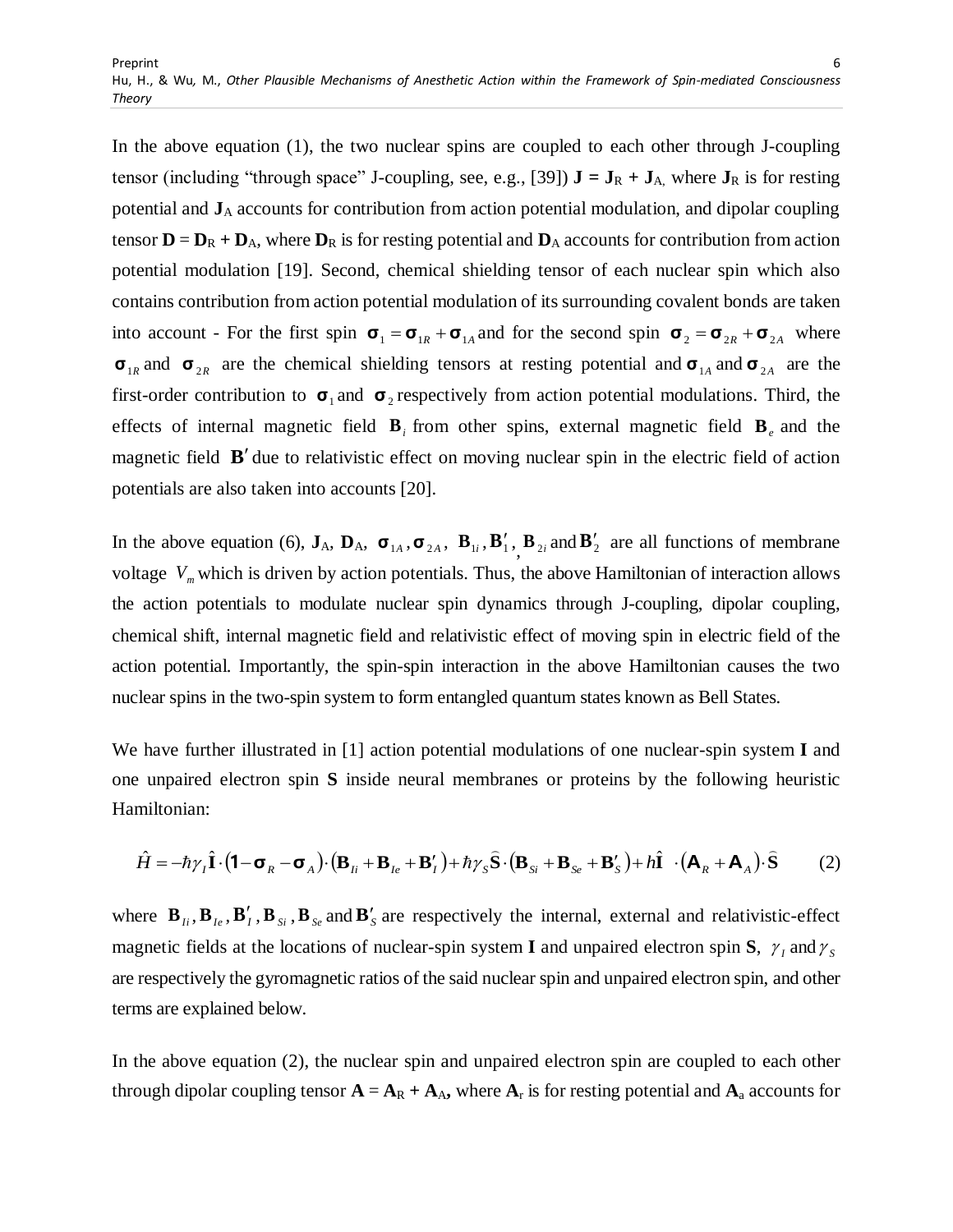contribution from action potential modulation. Second, chemical shielding tensor  $\sigma$  of the nuclear spin which also contains contribution from action potential modulation of its surrounding covalent bonds are taken into account, That is,  $\sigma = \sigma_R + \sigma_A$  where  $\sigma_A$  is the first-order contribution to  $\sigma$ from action potential modulations. Third, the effects of internal magnetic field magnetic field **B***i* from other spins, external magnetic field  $\mathbf{B}_e$  and the magnetic field  $\mathbf{B}'$  due to relativistic effect of moving spin in the electric field of action potential are taken into accounts.

In equation (2),  $\mathbf{A}_a$ ,  $\mathbf{\sigma}_A$ ,  $\mathbf{B}_{I_i}$ ,  $\mathbf{B}_{I_j}$ ,  $\mathbf{B}_{S_i}$  and  $\mathbf{B}_{S_i}$  are all functions of membrane voltage  $V_m$  which is driven by action potential. The above Hamiltonian of interactions allows unpaired electron spin **S** of O<sup>2</sup> and/or NO to activate/polarize/interact with nuclear spin **I** and the action potentials to modulate nuclear-electronic two-spin system dynamics through dipolar coupling, chemical shift, internal magnetic field and relativistic effect of moving spin in electric field of the action potential. Importantly, the nuclear spin and electron spin interaction in the above Hamiltonian cause the two spins to form entangled quantum states known as Bell States.

We now illustrate action potential modulations of two intra- or inter-molecular unpaired electron spin system **S<sup>1</sup>** and **S<sup>2</sup>** inside neural membranes or proteins by the following heuristic Hamiltonian:

$$
\hat{H} = \hbar \gamma_1 \hat{\mathbf{S}}_1 \cdot (\mathbf{B}_{1i} + \mathbf{B}_{1e} + \mathbf{B}'_1) + \hbar \gamma_2 \hat{\mathbf{S}}_2 \cdot (\mathbf{B}_{2i} + \mathbf{B}_{2e} + \mathbf{B}'_2) + \n\hbar \hat{\mathbf{S}}_1 \cdot (\mathbf{J}_R + \mathbf{J}_A) \cdot \hat{\mathbf{S}}_2 + \hbar \hat{\mathbf{S}}_1 \cdot (\mathbf{D}_R + \mathbf{D}_A) \cdot \hat{\mathbf{S}}_2
$$
\n(3)

where  $\mathbf{B}_{1i}$ ,  $\mathbf{B}_{1e}$ ,  $\mathbf{B}_{1i}'$ ,  $\mathbf{B}_{2i}$ ,  $\mathbf{B}_{2e}$  and  $\mathbf{B}_{2i}'$  are respectively the internal, external and relativistic-effect magnetic fields at the locations of first and second spins,  $\gamma_1$  and  $\gamma_2$  are respectively the gyromagnetic ratios of the said first and second spins, and other terms are explained below.

In the above equation (3), the two unpaired electron spins are coupled to each other through exchange tensor  $J = J_R + J_A$ , where  $J_R$  is for resting potential and  $J_A$  accounts for contribution from action potential modulation, dipolar coupling tensor  $\mathbf{D} = \mathbf{D}_R + \mathbf{D}_A$ , where  $\mathbf{D}_R$  is for resting potential and **D**<sup>A</sup> accounts for contribution from action potential modulation, and g-factor anisotropies of both unpaired electron spins are neglected. Second, the effects of internal magnetic field  $\mathbf{B}_i$  from other spins, external magnetic field  $\mathbf{B}_e$  and the magnetic field  $\mathbf{B}'$  due to relativistic effect on moving electron spin in the electric field of action potentials are also taken into accounts (See , e.g. [14]).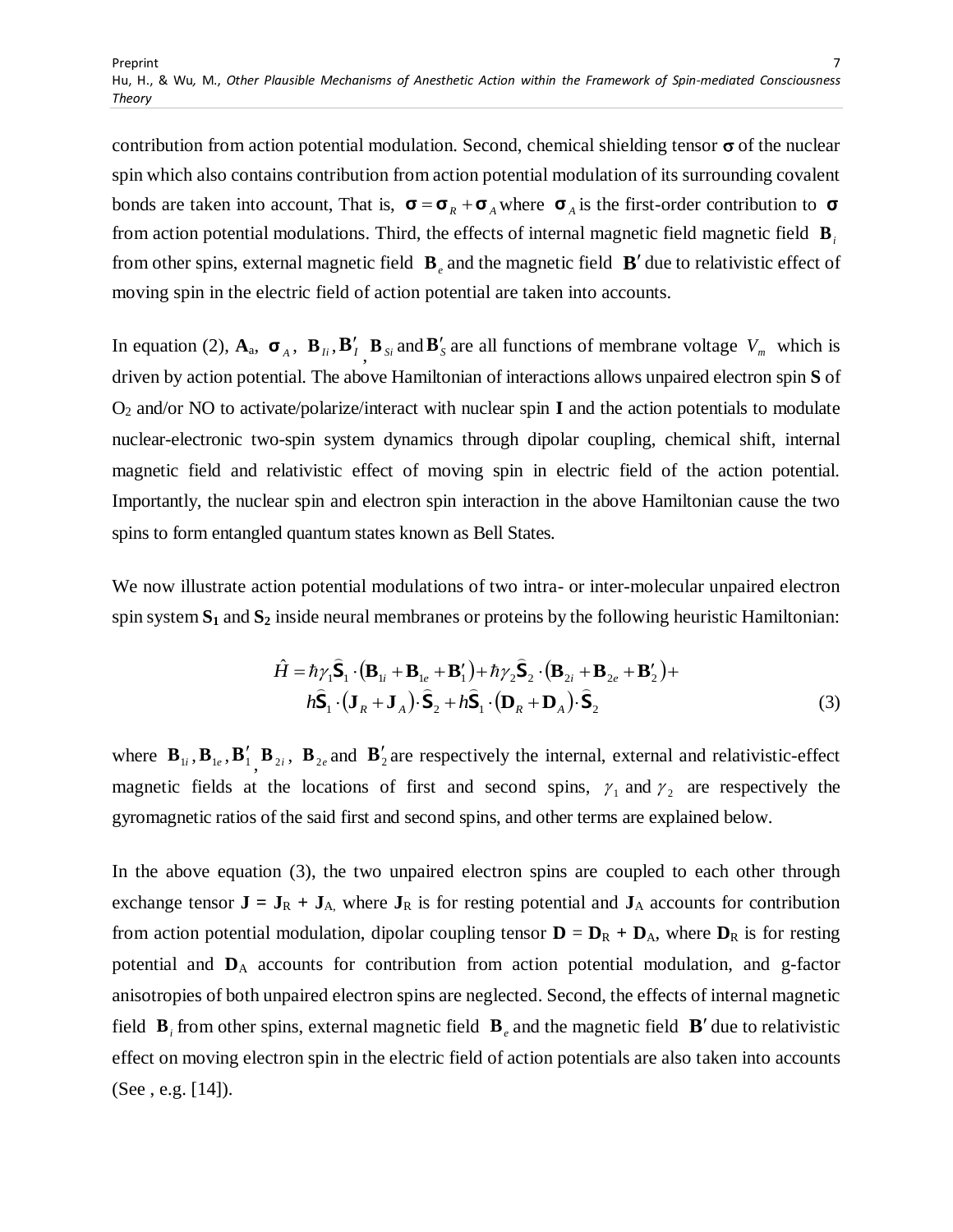# **4. Mechanism of Anesthetic Action in the Framework of Spin-mediate Consciousness Theory**

We describe here mechanism of anesthetic action in the framework of the spin-mediated theory [8, also see, 19-20, 22].

Figure 1(a) schematically shows the normal diffusion of  $O_2$  and NO without anesthetics dissolved into the neural membranes and proteins. As these molecules rapidly diffuse through the membranes, they interact with the neural membrane components and generate strong and fluctuating internal magnetic fields which are modulated by action potentials. Figure 1(b) schematically shows anesthetic perturbations of  $O_2$  and NO pathways and *neural membranes themselves* by anesthetic molecules and xenon atoms and the resulting distortion and/or obstruction of these pathways and *neural membranes themselves*. Such perturbations render O<sub>2</sub> and NO and/or *neural membranes themselves* not able to perform their normal functions thus resulting in unconsciousness.



**Figure 3.** Illustration of anesthetic action. **a** shows the normal diffusion of  $O<sub>2</sub>$  without anesthetics dissolved into neural membranes. **b** shows xenon and anesthetic molecule perturbations of O<sup>2</sup> pathways and *neural membranes themselves*.

Further, as illustrated in Figure 2 below, anesthetic molecules and xenon atoms perturb not only O<sup>2</sup> and NO pathways and *neural membranes themselves* but also its lateral movement within the membrane and the movement within a hydrophobic pocket of the protein.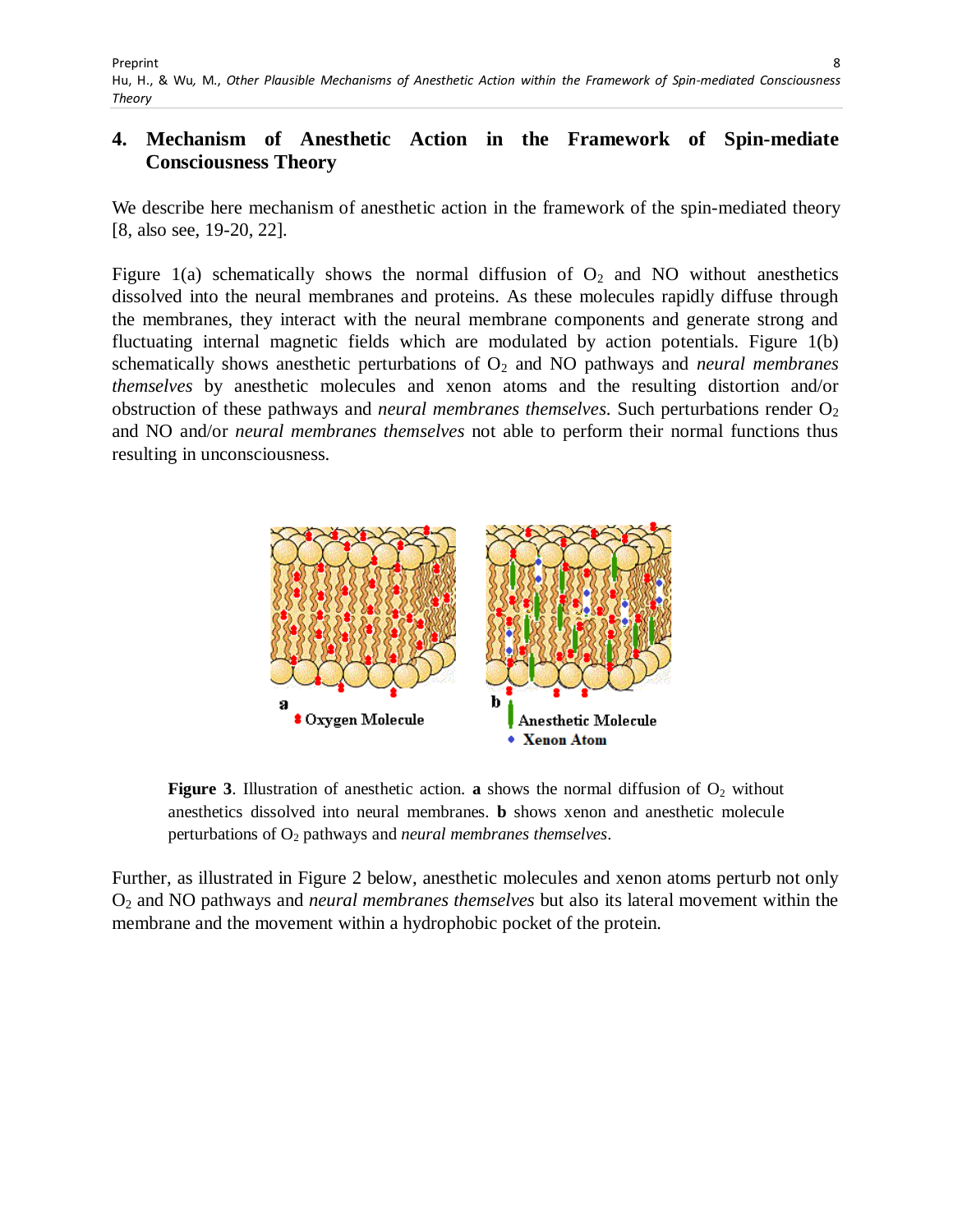Preprint Hu, H., & Wu*,* M., *Other Plausible Mechanisms of Anesthetic Action within the Framework of Spin-mediated Consciousness Theory* 9



**Figure 2.** Perturbation of  $O_2$  and NO pathways and *neural membranes themselves* in membranes and proteins by anesthetic molecules and xenon atoms. In the framework of spin-mediated consciousness theory, anesthetic molecules and xenon atoms block, dislocate, distort or otherwise interfere with  $O_2$  and/or NO pathways and neural membranes and proteins.

#### **(1) Spin-mediated consciousness theory of 2002**

In the spin-mediated consciousness theory put forward in 2002, general anesthetics such as xenon produce anesthesia by perturbing  $O_2$  and/or NO pathways in neural membranes and proteins thus blocking and/or distorting their activation functions in consciousness. Naturally, the nuclear spins of xenon 131 and xenon 129 may partially play the activating roles of displaced  $O_2$ and/or NO [1], thus attenuate the anesthetic potency of nuclear-spin-carrying xenon isotopes as observed by Li *et. al.* [11].

Using a system of one nuclear-spin **I** and one (or two) unpaired electron spin **S** inside neural membranes or proteins under the action potential modulation as an illustration, one may write a heuristic Hamiltonian for the two-spin system as [1]:

$$
\hat{H} = -\hbar \gamma_I \hat{\mathbf{I}} \cdot (\mathbf{1} - \mathbf{\sigma}_R - \mathbf{\sigma}_A) \cdot (\mathbf{B}_{Ii} + \mathbf{B}_{Ie} + \mathbf{B}'_I) + \hbar \gamma_S \hat{\mathbf{S}} \cdot (\mathbf{B}_{Si} + \mathbf{B}_{Se} + \mathbf{B}'_S) + h\hat{\mathbf{I}} \cdot (\mathbf{A}_R + \mathbf{A}_A) \cdot \hat{\mathbf{S}} \tag{4}
$$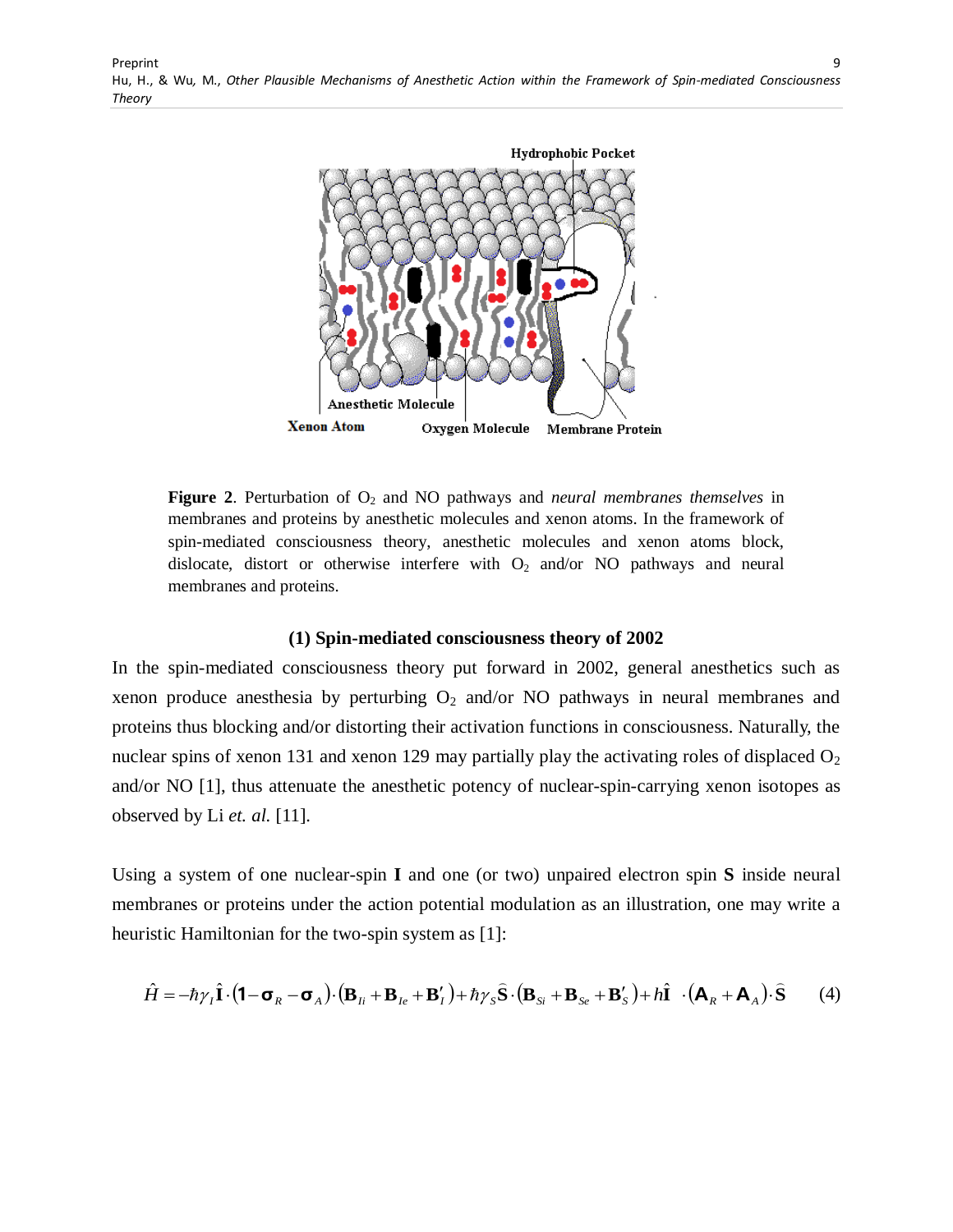After the unpaired-electron-carrying molecule such as  $O_2$  or NO is displaced by an anesthetic such as xenon 132 or xenon 134 which has no unpaired electron spin and nuclear spin, the Hamiltonian becomes:

$$
\hat{H} = -\hbar \gamma_I \hat{\mathbf{I}} \cdot (\mathbf{1} - \mathbf{\sigma}_R - \mathbf{\sigma}_A) \cdot (\mathbf{B}_{Ii} + \mathbf{B}_{Ie} + \mathbf{B}'_I)
$$
\n(5)

which contains no interaction between nuclear spin **I** and the activating agent  $O_2$  or NO.

On the other hand, if the unpaired-electron-carrying molecule such as  $O_2$  or NO is displaced by an anesthetic such as xenon 129 or xenon 131 which has no unpaired electron spin but has nuclear spin  $I_2$ , the Hamiltonian (9) becomes:

$$
\hat{H} = -\hbar \gamma_I \hat{\mathbf{I}} \cdot (\mathbf{1} - \mathbf{\sigma}_R - \mathbf{\sigma}_A) \cdot (\mathbf{B}_{Ii} + \mathbf{B}_{Ie} + \mathbf{B}'_I) - \hbar \gamma_2 \hat{\mathbf{I}}_2 \cdot (\mathbf{1} - \mathbf{\sigma}_{2R} - \mathbf{\sigma}_{2A}) \cdot (\mathbf{B}_{2i} + \mathbf{B}_{2e} + \mathbf{B}'_2) +
$$
\n
$$
h \hat{\mathbf{I}} \cdot (\mathbf{J}_R + \mathbf{J}_A) \cdot \hat{\mathbf{I}}_2 + h \hat{\mathbf{I}} \cdot (\mathbf{D}_R + \mathbf{D}_A) \cdot \hat{\mathbf{I}}_2 \tag{6}
$$

which contains both intermolecular ('through space'') J-coupling (See, e.g., [39]) and dipolar coupling between nuclear spin **I** and xenon 129 or xenon 131"s nuclear spin **I**<sup>2</sup> modulated by action potentials – These modulated couplings may then attenuate the anesthetic potency of nuclear-spin-carrying xenon 129 and xenon 131 as observed by Li *et. al.* [11].

#### **(2) Modified spin-mediated consciousness theory**

In this scenario, general anesthetics such as xenon may produce anesthesia by direct perturbations and/or distortions of neural spin networks alone or in addition to perturbing and/or distorting  $O_2$  and/or NO pathways in neural membranes and proteins in (1) above.

Using a system of two intra- or inter-molecular nuclear-spin system  $I_1$  and  $I_2$  inside neural membranes or proteins under the action potential modulation as an illustration, one may write a heuristic Hamiltonian for the two-spin system as:

$$
\hat{H} = -\hbar \gamma_1 \hat{\mathbf{I}}_1 \cdot (\mathbf{1} - \mathbf{\sigma}_{1R} - \mathbf{\sigma}_{1A}) \cdot (\mathbf{B}_{1i} + \mathbf{B}_{1e} + \mathbf{B}'_1) - \hbar \gamma_2 \hat{\mathbf{I}}_2 \cdot (\mathbf{1} - \mathbf{\sigma}_{2R} - \mathbf{\sigma}_{2A}) \cdot (\mathbf{B}_{2i} + \mathbf{B}_{2e} + \mathbf{B}'_2) +
$$
\n
$$
h \hat{\mathbf{I}}_1 \cdot (\mathbf{J}_R + \mathbf{J}_A) \cdot \hat{\mathbf{I}}_2 + h \hat{\mathbf{I}}_1 \cdot (\mathbf{D}_R + \mathbf{D}_A) \cdot \hat{\mathbf{I}}_2 \tag{7}
$$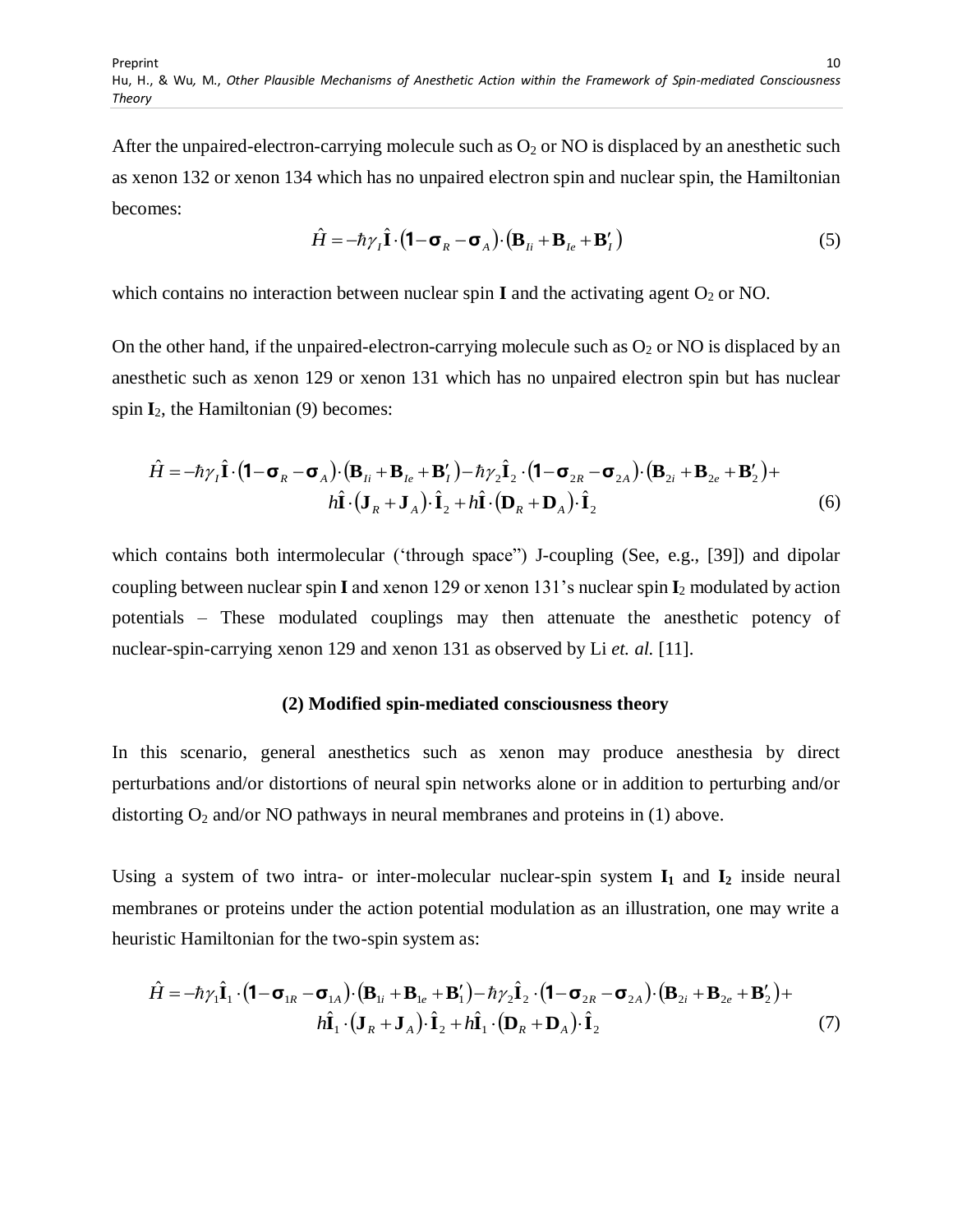After one of the nuclear spin, e.g., **I<sup>2</sup>** is displaced by an anesthetic such as xenon 132 or xenon 134 which has no unpaired electron spin and nuclear spin, the Hamiltonian becomes:

$$
\hat{H} = -\hbar \gamma_1 \hat{\mathbf{I}}_1 \cdot (\mathbf{1} - \mathbf{\sigma}_{1R} - \mathbf{\sigma}_{1A}) \cdot (\mathbf{B}_{1i} + \mathbf{B}_{1e} + \mathbf{B}'_1)
$$
\n(8)

which contains no interaction between nuclear spin **I<sup>1</sup>** and **I2**.

On the other hand, if **I<sup>2</sup>** is displaced by an anesthetic such as xenon 129 or xenon 131 which has no unpaired electron spin but has nuclear spin  $I_3$ , the Hamiltonian  $(x)$  becomes:

$$
\hat{H} = -\hbar \gamma_1 \hat{\mathbf{I}}_1 \cdot (\mathbf{1} - \mathbf{\sigma}_{1R} - \mathbf{\sigma}_{1A}) \cdot (\mathbf{B}_{1i} + \mathbf{B}_{1e} + \mathbf{B}'_1) - \hbar \gamma_3 \hat{\mathbf{I}}_3 \cdot (\mathbf{1} - \mathbf{\sigma}_{3R} - \mathbf{\sigma}_{3A}) \cdot (\mathbf{B}_{3i} + \mathbf{B}_{3e} + \mathbf{B}'_3) +
$$
\n
$$
h \hat{\mathbf{I}}_1 \cdot (\mathbf{J}_R + \mathbf{J}_A) \cdot \hat{\mathbf{I}}_3 + h \hat{\mathbf{I}}_1 \cdot (\mathbf{D}_R + \mathbf{D}_A) \cdot \hat{\mathbf{I}}_3 \tag{9}
$$

which contains both intermolecular ('through space'') J-coupling (See, e.g., [39]) and dipolar coupling between nuclear spin **I** and xenon 129 or xenon 131"s nuclear spin **I**<sup>3</sup> modulated by action potentials – These modulated couplings may then attenuate the anesthetic potency of nuclear-spin-carrying xenon 129 and xenon 131 as observed by Li *et. al.* [11].

#### **(3) Electron-spin-mediated consciousness theory**

In this scenario, the mind-pixels are comprised of unpaired electrons carried by transition metal ions, O<sub>2</sub> and/or NO caged-in/bound/absorbed to large molecules in neural membranes and proteins. General anesthetics such as xenon may produce anesthesia by perturbing free/unbound  $O<sub>2</sub>$  and/or NO pathways in neural membranes and proteins and/or unpaired electron spin networks thus blocking and/or distorting their functions in consciousness.

Using a system of two intra- or inter-molecular unpaired electron spin system **S<sup>1</sup>** and **S<sup>2</sup>** inside neural membranes or proteins under the action potential modulation as an illustration, one may write a heuristic Hamiltonian for the two-spin system as:

$$
\hat{H} = \hbar \gamma_1 \hat{\mathbf{S}}_1 \cdot (\mathbf{B}_{1i} + \mathbf{B}_{1e} + \mathbf{B}'_1) + \hbar \gamma_2 \hat{\mathbf{S}}_2 \cdot (\mathbf{B}_{2i} + \mathbf{B}_{2e} + \mathbf{B}'_2) + \hbar \hat{\mathbf{S}}_1 \cdot (\mathbf{J}_R + \mathbf{J}_A) \cdot \hat{\mathbf{S}}_2 + \hbar \hat{\mathbf{S}}_1 \cdot (\mathbf{D}_R + \mathbf{D}_A) \cdot \hat{\mathbf{S}}_2
$$
\n(10)

After one of the electron spin, e.g., **S<sup>2</sup>** is displaced by an anesthetic such as xenon 132 or xenon 134 which has no unpaired electron spin and nuclear spin, the Hamiltonian becomes:

$$
\hat{H} = \hbar \gamma_1 \hat{\mathbf{S}}_1 \cdot (\mathbf{B}_{1i} + \mathbf{B}_{1e} + \mathbf{B}'_1)
$$
\n(11)

which contains no interaction between unpaired electron spin  $S_1$  and  $S_2$ .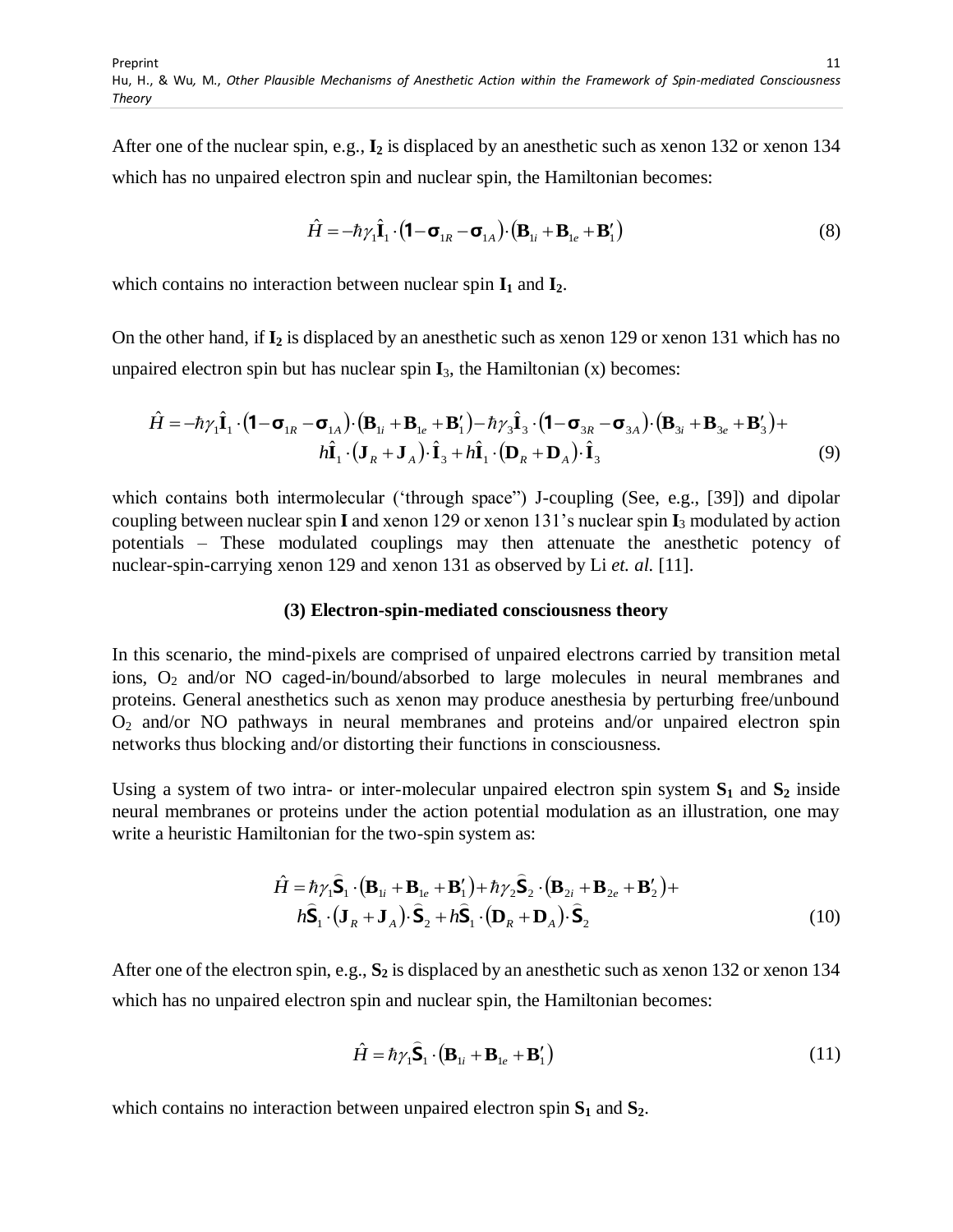On the other hand, if **S<sup>2</sup>** is displaced by an anesthetic such as xenon 129 or xenon 131 which has no unpaired electron spin but has nuclear spin **I**, the Hamiltonian (x) becomes:

$$
\hat{H} = \hbar \gamma_1 \hat{\mathbf{S}}_1 \cdot (\mathbf{B}_{1i} + \mathbf{B}_{1e} + \mathbf{B}'_1) - \hbar \gamma_1 \hat{\mathbf{I}} \cdot (\mathbf{1} - \mathbf{\sigma}_R - \mathbf{\sigma}_A) \cdot (\mathbf{B}_{1i} + \mathbf{B}_{1e} + \mathbf{B}'_1) + + h \hat{\mathbf{S}}_1 \cdot (\mathbf{A}_R + \mathbf{A}_A) \cdot \hat{\mathbf{I}} \tag{12}
$$

which contains dipolar coupling between electron spin  $S_1$  and xenon 129 or xenon 131's nuclear spin **I** modulated by action potentials – These modulated couplings may then attenuate the anesthetic potency of nuclear-spin-carrying xenon 129 and xenon 131 as observed by Li *et. al.* [11].

# **5. Conclusions**<sup>3</sup>

In this paper, we have discussed two other plausible mechanisms of anesthetic action within the framework of spin-mediated consciousness theory [8, 19-20, 22] in light of the recent experimental findings of Li, *et.al.* [11].

In one scenario, general anesthetics such as xenon may produce anesthesia by direct perturbations and/or distortions of neural spin networks alone or in addition to perturbing and/or distorting  $O_2$  and/or NO pathways in neural membranes and proteins.

In another scenario, the mind-pixels are comprised of unpaired electrons carried by transition metal ions, O<sup>2</sup> and/or NO caged-in/bound/absorbed to large molecules in neural membranes and proteins (See add"l refs. in [8]). In the latter, general anesthetics such as xenon may produce anesthesia by perturbing free/unbound  $O_2$  and/or NO pathways in neural membranes and proteins and/or unpaired electron spin networks thus blocking and/or distorting their functions in consciousness.

In either of the above scenarios, the nuclear spins of xenon 131 and xenon 129 may partially play the roles of displaced nuclear spins or unpaired electron spins, thus attenuate the anesthetic potency of nuclear-spin-carrying xenon isotopes as observed by Li *et. al.* [11].

 $\overline{a}$  $3\text{ See Note 4 for discussions on the Experimental Results by Li et. el. [11].}$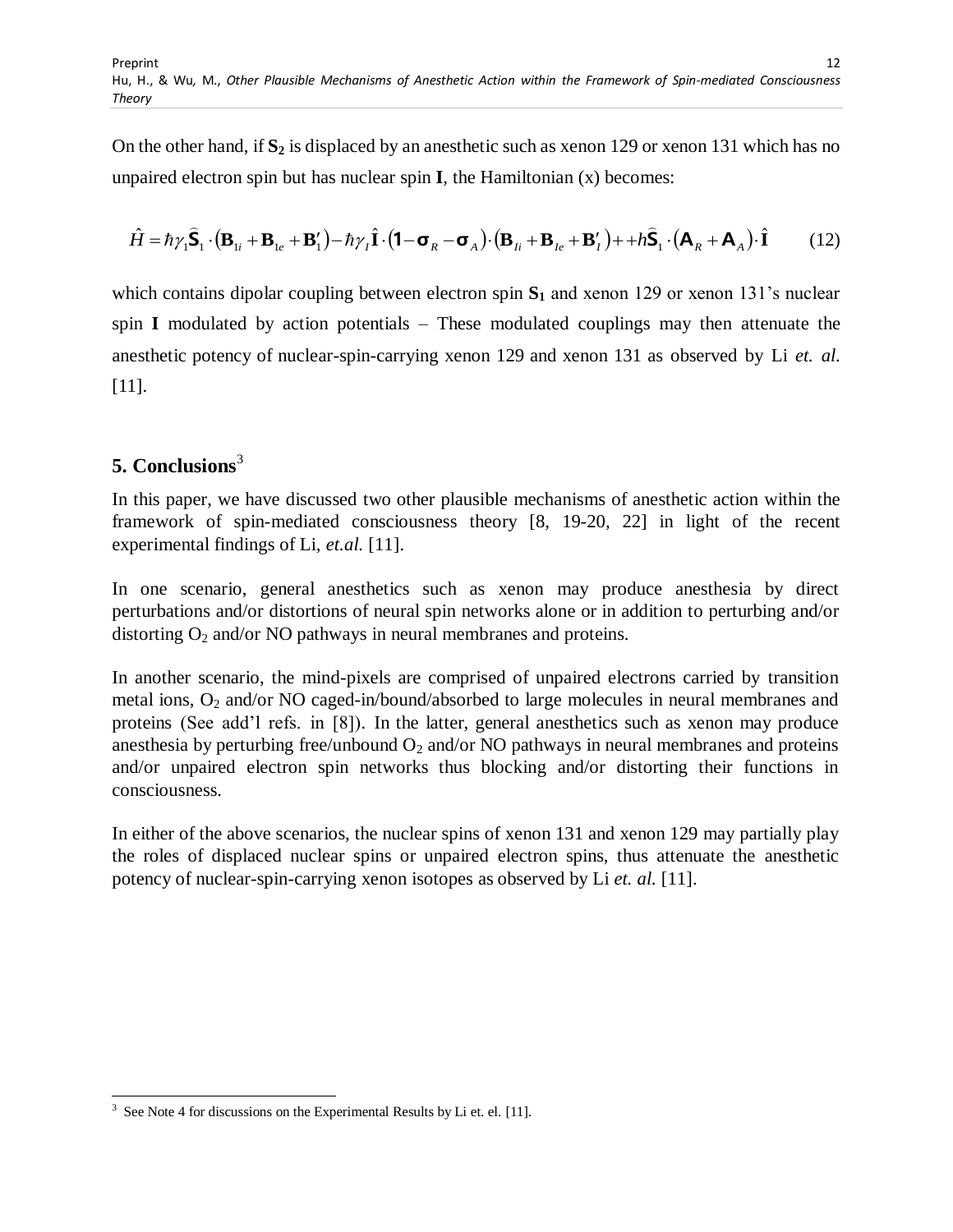### **References**

- 1. Hu, H., Wu, M. (2019): Mechanism of xenon anesthetic action in spin-mediated consciousness theory & its experimental support. Journal of Consciousness Exploration & Research. 10(6): 425-442.
- 2. Franks, N.P., Dickinson, R., de Sousa, S.L.M., Hall, A.C., Lieb, W.R. (1998): How does xenon produce anaesthesia? Nature, 396: pp. 324–324. For recent review, see Andrijchenko, *et. al.* (2015): Toward molecular mechanism of xenon anesthesia. J. Phys. Chem. A., 119(11): 2517-21.
- 3. Cantor, R. S. (1997): The lateral pressure profile in membranes: a physical mechanism of general anesthesia. Biochem. 36: 2339-2344.
- 4. Cameron J.W. (2006): The molecular mechanisms of general anaesthesia: dissecting the GABAA receptor. Continuing Education in Anaesthesia. Critical Care & Pain. 6 (2): 49–53.
- 5. Tu, K. (1998): Effect of anesthetics on the structure of a phospholipid bilayer. Biophys. J. 75: 2123-2134.
- 6. Koubi, L. (2000): Distribution of halothane in a dipalmitoylphosphatidylcholine bilayer from molecular dynamics calculations. Biophys. J. 78: 800-811.
- 7. Hu, H., Wu, M. (2001): Mechanism of anesthetic action: oxygen pathway perturbation hypothesis. Med. Hypotheses 57, 619-627.
- 8. Hu, H., Wu, M. (2002): Spin-mediated consciousness theory. arXiv:quant-ph/0208068v1; Med. Hypotheses (2004): 63: 633-646. For spin-mediated consciousness theory based on unpaired electron spins, see, "Possible roles of neural electron spin networks in memory and consciousness" at <http://cogprints.org/3544> or <http://cds.cern.ch/record/728255>.
- 9. Turin, L., Skoulakis, E. M. C., Horsfield, A. P. (2014): Electron Spin Changes during General Anesthesia in Drosophila. Proc. Natl. Acad. Sci. U. S. A. 111, E3524–E3533.
- 10. Fisher M.P.A. (2015): Quantum cognition: The possibility of processing with nuclear spins in the brain. Ann. Phys. 362:593–602.
- 11. Li, N., Lu, D., Yang, L., Tao, H., Xu, Y., Wang, C., et al. (2018): Nuclear spin attenuates the anesthetic potency of xenon isotopes in mice: implications for the mechanisms of anesthesia and consciousness. Anesthesiology 129, 271–277.
- 12. Chen, Z.B., Quantum neural network and soft quantum computing, arXiv:1810.05025v1 [quant-ph].
- 13. Simon, C. (2019): Can quantum physics help solve the hard problem of consciousness? J. Consciousness Studies, 26(5-6): 204-218.
- 14. Morris, P. G. (1986): Nuclear Magnetic Resonance Imaging in Medicine and Biology (Oxford: Clarendon Press).
- 15. Marsh, D. (2001): Polarity and permeation profiles in lipid membranes. Proc. Natl. Acad. Sci. USA 98: 7777–7782.
- 16. Hayashi, H. (2002): Advent of spin chemistry. RIKEN Review 44: 7-10.
- 17. Wertz, J. E., Bolton J. R. (1972): Electron Spin Resonance: Elementary theory and practical application (New York: McGraw-Hill Book Company).
- 18. Prosser, R. S., Luchette, P. A., Weterman, P. W., Rozek, A., Hancock, R. E. W. (2001): Determination of membrane immersion depth with O2: A high-pressure 19F NMR study. Biophys. J. 80:1406–1416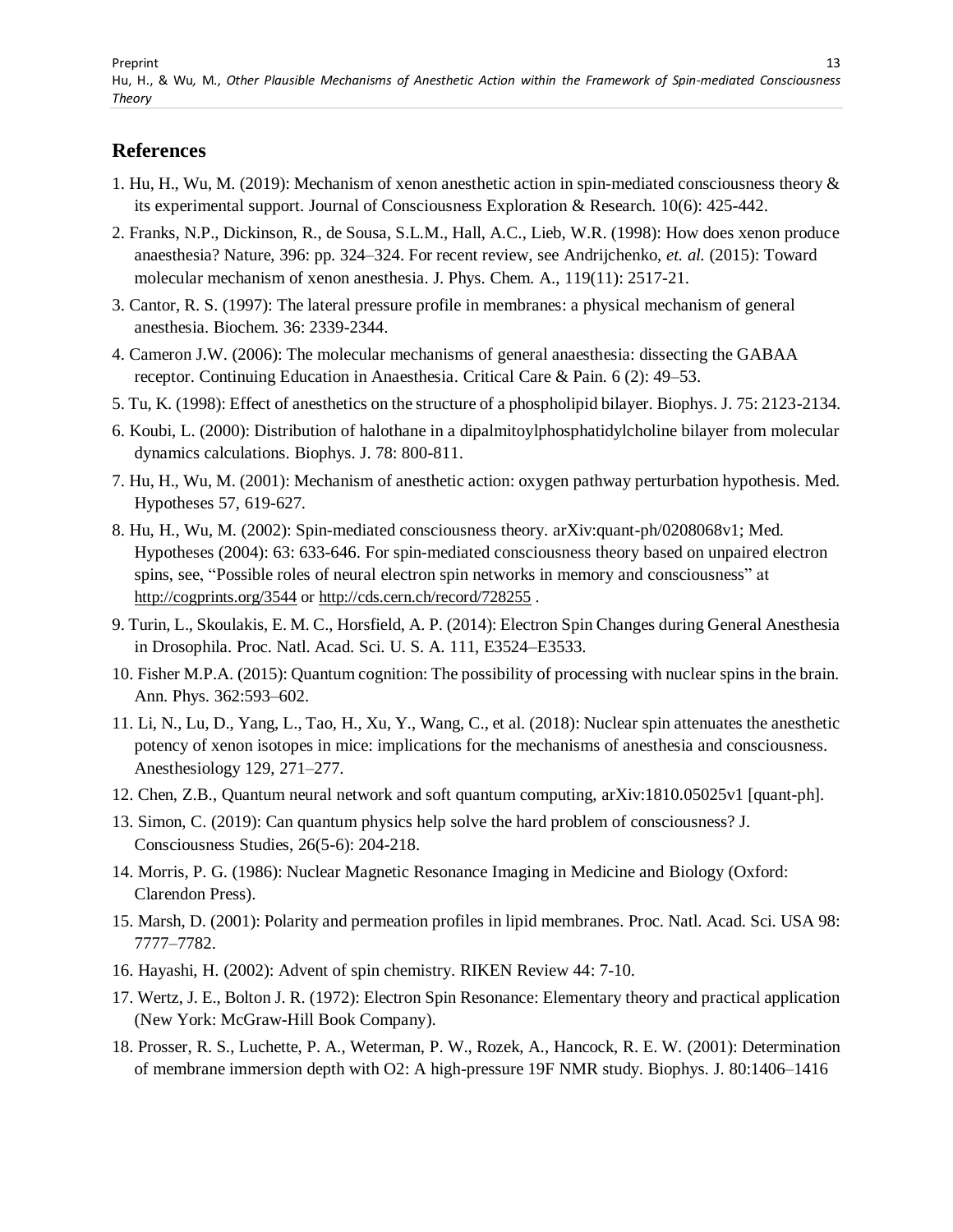- 19. Hu, H., Wu, M. (2004): Action potential modulation of neural spin networks suggests possible role of spin in memory and consciousness. NeuroQuantology 2: 309-316.
- 20. Hu, H., Wu, M. (2008): Concerning spin as mind-pixel: how mind interacts with the brain through electric spin effects. NeuroQuantology 6: 26-31.
- 21. Bult, H., Boeckxstaens, G.E., Pelckmans, P.A., Jordaens, F.H., Van Maercke, Y.M. & Herman, A.G. (1990): Nitric oxide as an inhibitory non-adrenergic non-cholinergic neurotransmitter. Nature 345: 346– 347.
- 22. Hu, H. & Wu, M. (2016): Quantum spin formulism of consciousness, in Biophysics of Consciousness (pp. 415-458), Poznanski, R. R., Tuszynski, J. A. & Feinberg, T. E. Eds (World Scientific Publishing Co., Singapore).
- 23. Tegmark, M. (2000): The importance of quantum decoherence in brain processes. Phys. Rev. E 61: 4194–4206.
- 24. Khitrin, A. K. & Ermakov, V. L. (2002): Spin Processor. arXiv:quant-ph/0205040
- 25. Khitrin, A. K., Ermakov, V. L. & Fung, B. M. (2002): Information storage using a cluster of dipolar-coupled spins. Chem. Phys. Lett. 360: 161-166.
- 26. Khitrin, A. K., Ermakov, V. L. & Fung, B. M. (2002): NMR molecular photography. J. Chem. Phys. 117: 6903-6906.
- 27. Warren, W. S. et al. (1993): Generation of impossible correlation peaks between bulk water and biomolecules in solution NMR. Science 262: 2005-2009.
- 28. Warren, W. S. et al. (1998): MR imaging contrast based on intermolecular zero-quantum coherence. Science 281: 274-250.
- 29. Julsgaard, B., Kozhekin, A. & Polzik, E. S. (2001): Experimentally long-lived entanglement of two macroscopic objects. Nature 413, 400–403.
- 30. Saeedi, K., Simmons, S., Salvail, J. Z., et. al. (2013): Room-temperature quantum bit storage exceeding 39 minutes using ionized donors in silicon-28.Science 342: 830–833.
- 31. Turanov, A. & Khitrin, A.K. (2013): Suspended long-lived NMR echo in solids. arXiv:1306.3485 [cond-mat.mes-hall].
- 32. Klimov, P. V., Falk, A. L., Christle, D. J., Dobrovitski,V. V. & Awschalom, D. D. (2015): Quantum entanglement atambient conditions in a macroscopic solid-state spin en-semble. Science Advances 1: 1-7
- 33. Lidar, D. A. & Whaley, K. B. (2003): Decoherence-free subspaces and subsystems. In: Irreversible Quantum Dynamics (Benatti , F., Floreanini, R. Eds.): 83-120 (Berlin: Springer Lecture Notes in Physics vol. 622).
- 34. Altepeter, J.P., Hadley, P.G., Wendelken, S.M., Berglund, A.J. & Kwiat, P.G. (2004): Experimental investigation of a two-qubit decoherence-free subspace. Phys. Rev. Lett. 92: 147901-1-4.
- 35. Barnet, A. & Weaver, J. C. (1991): Electroporation: a unified, quantitative theory of reversible electrical breakdown and mechanical rupture in artificial planar bilayer membranes. Bioelectrochem. Bioenerg.. 25: 163–182.
- 36. Morais-Cabral, J. H., Zhou, Y. & MacKinnon, R. (2001): Energy optimisation of ion conduction rate by the K selectivity filter. Nature 414, 37–42.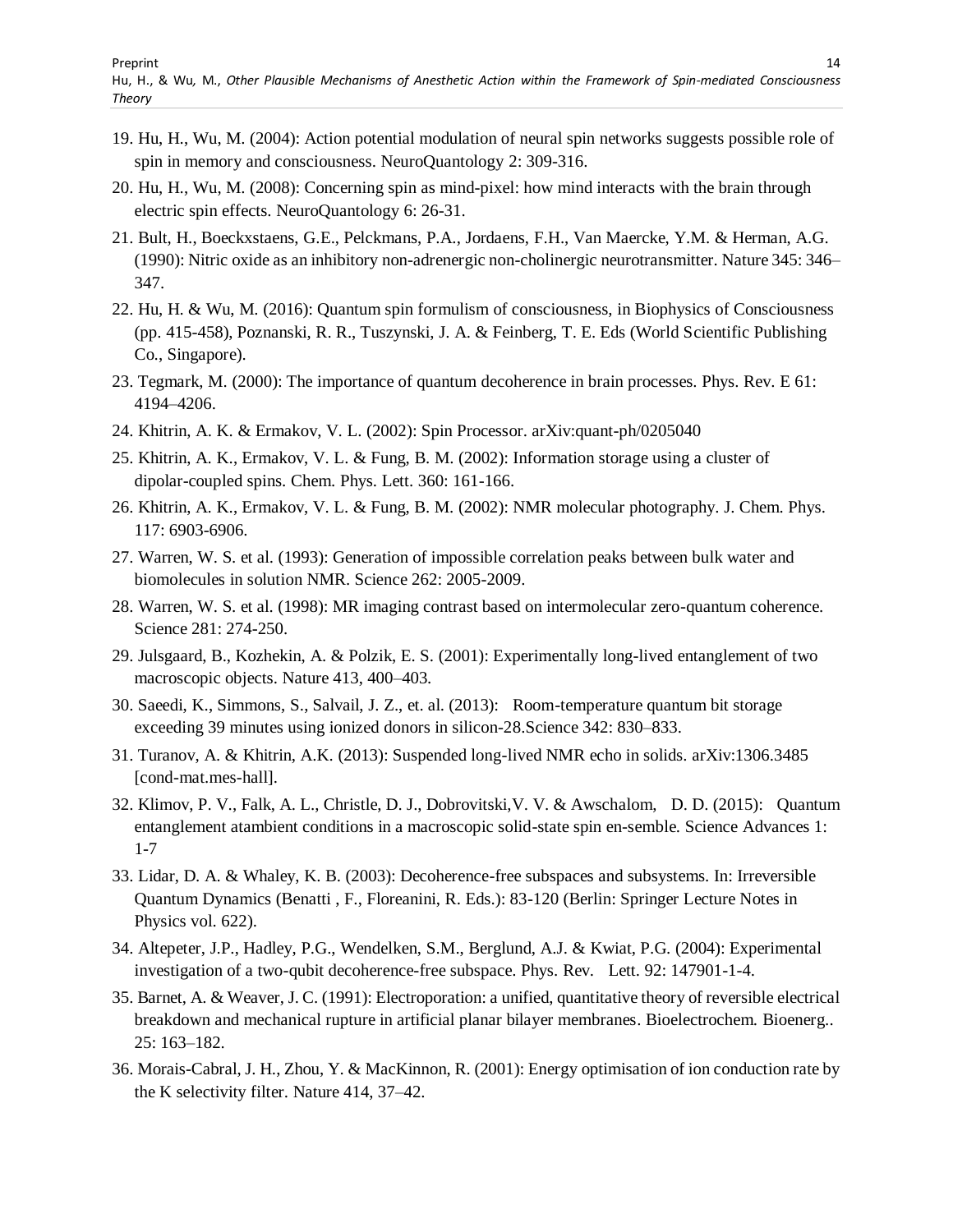- 37. Sargent, D. F. (1975): Voltage jump/capacitance relaxation studies of bilayer structure and dynamics. J. Membr. Biol. 23: 227–247.
- 38. Saux, A. L., Ruysschaert, J. M. & Goormaghtigh, E. (2001): Membrane molecule reorientation in an electric field recorded by attenuated total reflection Fourier-transform infrared spectroscopy. Biophys. J. 80: 324-330–125.
- 39. Camacho, P.S., McKay, D., Dawson, D.M. et. al. (2016): Investigating unusual homonuclear intermolecular "through-space" J couplings in organochalcogen systems. Inorg. Chem. 55: 10881−10887.
- 40. Peshkovsky, A. & McDermott, A. E. (2000): Dipolar interactions in molecules aligned by strong AC electric fields. J. Magn. Reson. 147: 104–109.
- 41. Grayson, M. (2003): Electric field effects on 2JHH spin-spin coupling constants. Int"l J. Mol. Sci. 4: 218–230.
- 42. Buckingham, A. D. (1960): Chemical shifts in the nuclear magnetic resonance spectra of molecules containing polar groups. Can. J. Chem. 38: 300–307.
- 43. Sun, Q. F., Guo, H. & Wang, J. (2004): Spin-current-induced electric field. Phys. Rev. B 69: 054409.
- 44. Thomas, L.H. (1927): The kinematics of an electron with an axis, Phil. Mag. 7: 1-23.
- 45. Klauda, J.B., Roberts, M.F., Redfield, A.G., Brooks, B.R., Pastor, R.W. (2008): Rotation of lipids in membranes: molecular dynamics simulation, 31P spin-lattice relaxation, and rigid-body dynamics. Biophys J. 94(8): 3074-83.
- 46. Thayer Watkins, http://www.sjsu.edu/faculty/watkins/nuclearrot2.htm
- 47.<https://wikieducator.org/images/d/d4/Mec0004.pdf>
- 48. [https://www2.chemistry.msu.edu/faculty/harrison/cem483/bohr\\_model.pdf](https://www2.chemistry.msu.edu/faculty/harrison/cem483/bohr_model.pdf)
- 49. Bezrukov, S. M. & Vodyanoy, I. (1955): Noise-induced enhancement of signal transduction across voltage-dependent ion channels. Nature 378: 362–364.
- 50. Simonotto, E., Riani, M., Seife, C., Roberts, M., Twitty, J. & Moss, F. (1997): Visual perception of stochastic resonance. Phys. Rev. Lett. 78, 1186–1189.
- 51. Viola, L., Fortunato, E. M., Lloyd, S., Tseng, C. H. & Cory, D. G. (2000): Stochastic resonance and nonlinear response using NMR spectroscopy. Phys. Rev. Lett. 84: 5466–5469.
- 52. Bryan-Brown, G. P., Brown, C. V., Sage, I. C. & Hui, V. C. (1998): Voltage-dependent anchoring of a nematic liquid crystal on a grating surface. Nature 392: 365–367.
- 53.<https://periodictable.com/Isotopes/054.129/index.html>
- 54. Stapp. H. P. (1993): Mind, Matter and Quantum Mechanics (New York: Springer-Verlag).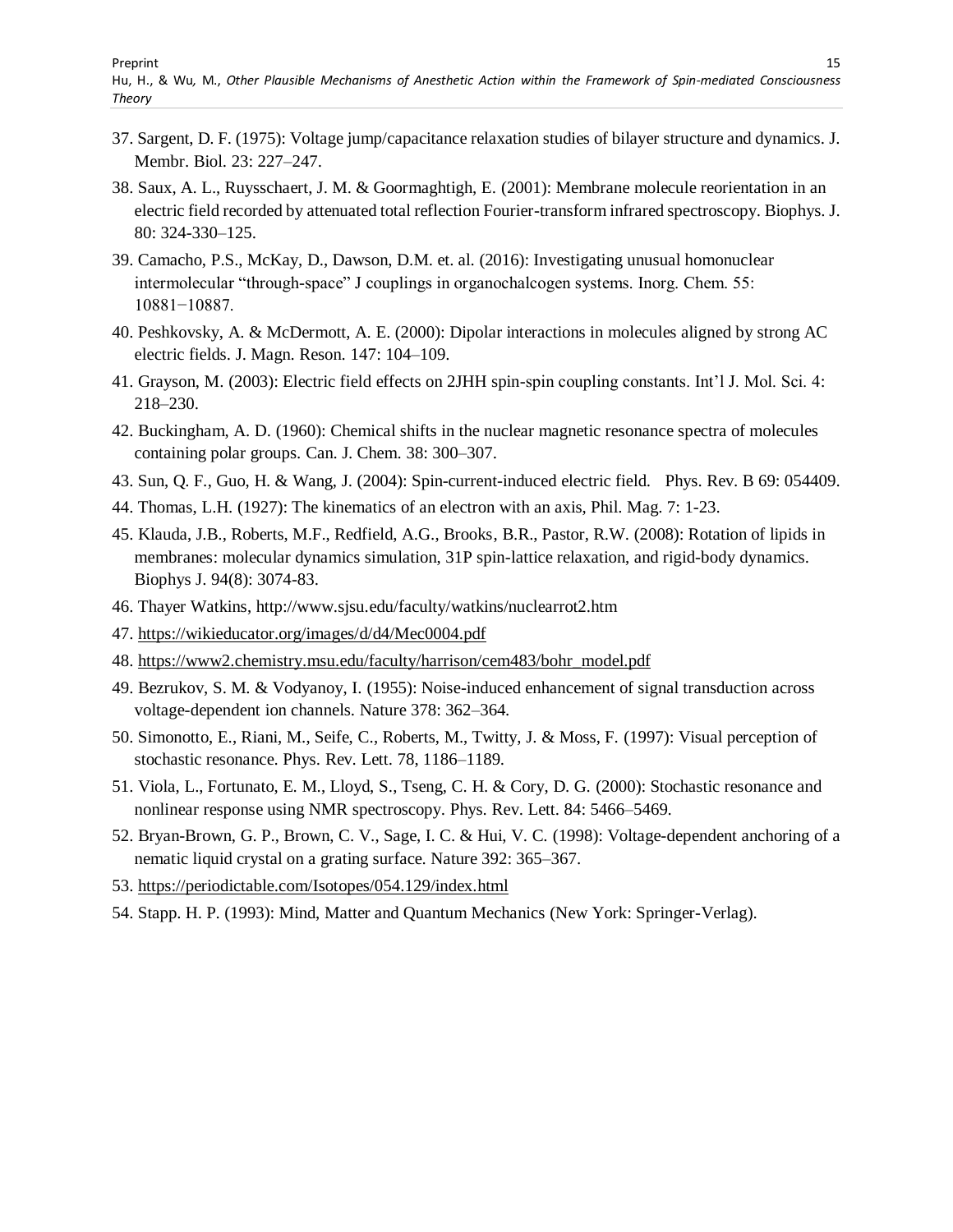#### **Note 1. Some background information**

Since both  $O_2$  and general anesthetics are hydrophobic, we proposed in 2001 within the framework of conventional neuroscience that general anesthetic may cause unconsciousness by perturbing  $O_2$  pathway in neural membranes and  $O_2$ -utilizing proteins, such that the availability of  $O_2$  to its sites of utilization is reduced, which in turn triggers cascading cellular responses through O<sub>2</sub>-sensing mechanisms, resulting in general anesthesia [7]. In the spin-mediated consciousness theory of 2002 [8], we hypothesized that anesthetic perturbations of oxygen pathways in neural membranes and proteins themselves are the direct cause of unconsciousness within the framework of quantum biology/brain. Indeed, the low affinity, diversity and pervasiveness of general anesthetics point to this direction [8].

Since spin-mediated consciousness theory was put forth in 2002 [8], the idea that nuclear spins and/or unpaired electron spins in the brain may play some roles in consciousness has gains traction recently (See, e.g., [9-13]). Importantly, Li, *et.al.* have found experimentally that nuclear spins of xenon isotopes, xenon 131 and xenon 129, attenuate their anesthetic potency in mice [11]. The authors therein suggest that "the quantum property of nuclear spin in the monoatomic anesthetic xenon promotes conscious processes at the xenon site of action, consistent with theories proposing quantum mechanisms in consciousness" and speculate that quantum entanglement of nuclear spins may be involved in consciousness [11]. However, for whatever reason (hopefully benign such as oversight), the authors therein did not cite or mention [8], which was the first, to the best knowledge of the herein first author, to propose nuclear/electron spin mediated/based consciousness theory back in 2002.

#### **Note 2. Brief comparisons of oxygen, nitric oxide, nitrous oxide & xenon**

Each  $O<sub>2</sub>$  contains two unpaired valence electrons thus is strongly paramagnetic and at the same time chemically reactive as a bi-radical [8]. It is capable of producing a large fluctuating magnetic field along its diffusing pathway thus serves as a natural contrast agent in MRI (See, e.g., [14]). The existence of unpaired electrons in stable molecules is very rare indeed.  $O_2$  are the only paramagnetic specie to be found in large quantities in the brain besides enzyme-produced nitric oxide (NO) [8]. In addition,  $O_2$  is an essential component for energy production in the central nervous system.

 $O<sub>2</sub>$  and NO are hydrophobic small molecules so their concentrations in neural membranes are much higher than in aqueous solutions such as cytoplasma (See, e.g., [15]). Both  $O_2$  and NO, the latter being an unstable free radical with one unpaired electron and a small neural transmitter (See, e.g., [21]), are well known in spin chemistry - a field focused on the study of free-radical mediated chemical reactions where very small magnetic energies can change non-equilibrium spin conversion process (See, e.g., [16]).

In contrast, nitrous oxide  $(N_2O)$  and xenon (Xe) contain no unpaired electrons and are general anesthetics. They are also hydrophobic small molecules so their concentrations in neural membranes are much higher than in aqueous solutions such as cytoplasma (See, e.g., [8]). Xenon has 9 stable isotopes among which xenon 129 has a nuclear spin of 1/2, xenon 131 has nuclear spin of 3/2, and the other seven isotopes have no nuclear spin (See, e.g., [11]).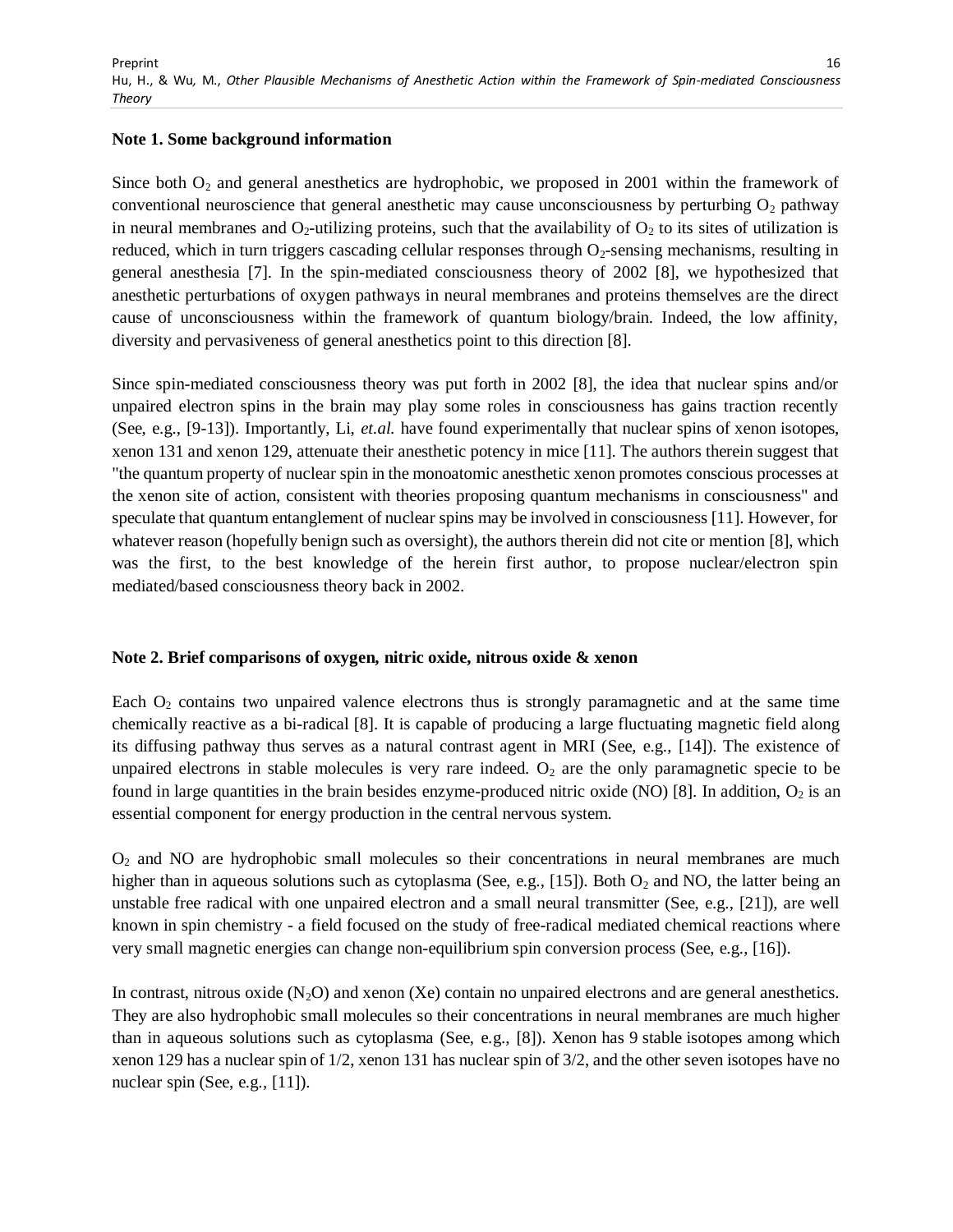### **Note 3. Relativistic Effect in Electric Field, Fluctuating Magnetic Field & Action Potential Modulation**

The range of electric field strength  $E_m$  inside the neural membranes during a typical action potential as calculated from  $E_m = V_m/d$  where  $V_m$  and  $d$  are respectively the membrane voltage and thickness is shown in Figure1. It oscillates between -9 to +6 million volts per meter during the course of each action potential [19-20]. These strengths are comparable to those causing electroporation of cell membranes and dielectric breakdown of many materials at which the covalent bonds of the constituent molecules are torn apart (See, *e.g.*, [35]). So it significantly affects the conformations and collective dynamics of the neural membrane components such as phospholipids, cholesterols and proteins. Indeed, voltage-dependent ion channels perform their functions through electric field induced conformation changes of the constituent protein (See, *e.g.*, [36]) and studies on the effects of electric fields on lipids support the above conclusion (See, *e.g.*, [37-38]).



**Figure 1.** Electric field strength inside neural membrane during the course of an action potential. The calculation is down by assuming a typical membrane thickness of about 10 nm and the results are shown in the unit of one million volts per meter with "-" and "+" indicating that the direction of electric field is respectively pointing outward or inward inside the neural membrane.

The nuclear spins carried by the nuclei such as  $^1H$ ,  $^{13}C$  and  $^{31}P$  inside the neural membranes and proteins form complex intra- and inter-molecular spin networks through various intra-molecular J- and dipolar couplings and both short- and long-range intermolecular dipolar couplings [19] and even through-space J-couplings (See, e.g. [39]). Since J-coupling is the indirect interaction between two nuclear spins through covalent bonds and dipolar coupling is the direct interaction of two nuclear spins through space, their strengths and anisotropies strongly depend on the conformations of the neural membrane components(See,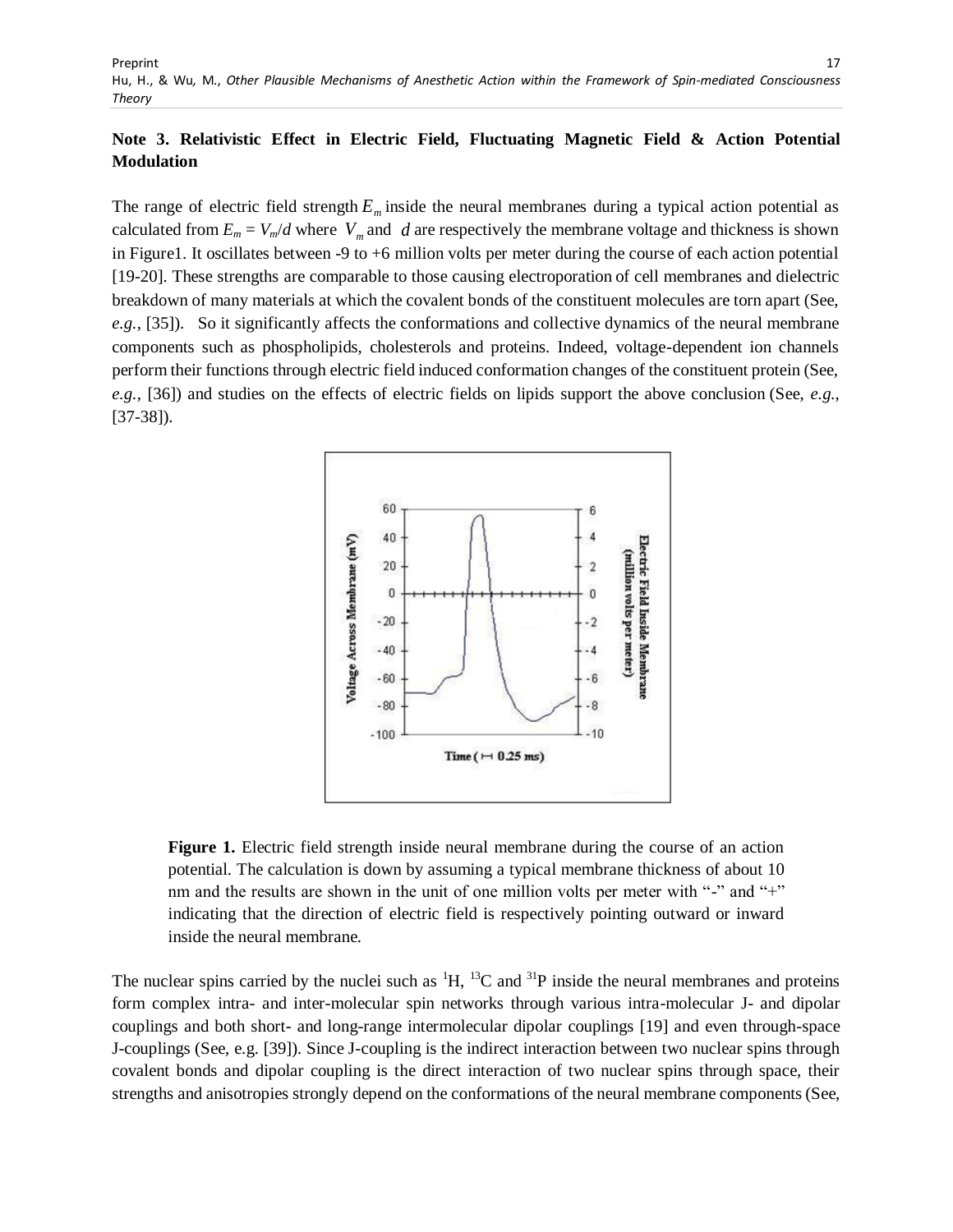*e.g.*, [40-41]). Further, the chemical shielding of each nuclear spin also depends on the conformations of surrounding covalent bonds (See, *e.g.*, [42]). Thus, when these spin networks are subjected to the enormous changing electric field produced during each action potential, the J-coupling, dipolar coupling and chemical shielding tensors oscillate with it [19]. Studies on the effects of electric fields on these tensors (See, *e.g.*, [40-42]) also support this conclusion.

Further, nuclear and electron spins interact with electric field through relativistic effect due to their motion in electric field [20, 22] – This is also the cause of spin-orbital couplings and can be vigorously derived from Dirac equation as will be shown in a separate paper. The motion producing the relativistic effect of moving nuclear spin or electron spin seeing/experiencing a magnetic field in its rest frame includes molecule motion such as rotation, electron orbital motion in an atom, rotation of multi-nucleon nucleus and motion a sub-nuclear particle such as quark inside a nucleon (proton or neutron) as illustrated below.

In special relativity, a moving particle in an electric field  $E$  sees a magnetic field  $B'$  in its own rest frame (See, e.g., [43]):

$$
\mathbf{B}' = \frac{E \times v/c^2}{\sqrt{1 - v^2/c^2}} \approx \frac{E \times v}{c^2} \tag{1}
$$

However, due to Thomas precession [44], the magnetic field  $B'$  seen by the nuclear spin **I** is:

$$
\mathbf{B}' \approx \frac{\mathbf{E} \times \mathbf{v}}{2c^2} \tag{2}
$$

Thus, *E* exerts a torque (twisting force) on moving proton spin **I** at speed *v* as illustrated below in Figure 2:

$$
\mathbf{f} = \mathbf{m}_I \times \mathbf{B}' = g_I \mu_I \mathbf{I} \times \frac{E \times v}{2c^2}
$$
 (3)

Similarly, *E* exerts a torque (twisting force) on moving electron spin **S** at speed *v* as illustrated in Figure 2:

$$
\mathbf{f} = \mathbf{m}_e \times \mathbf{B}' = -\mathbf{g}_e \mu_e \mathbf{S} \times \frac{E \times v}{2c^2}
$$
 (4)



**Figure 2.** Illustration of spin transverse torque/force *f* exerted on moving nuclear spin inside the neural membranes and proteins due to molecular rotation, nucleus rotation or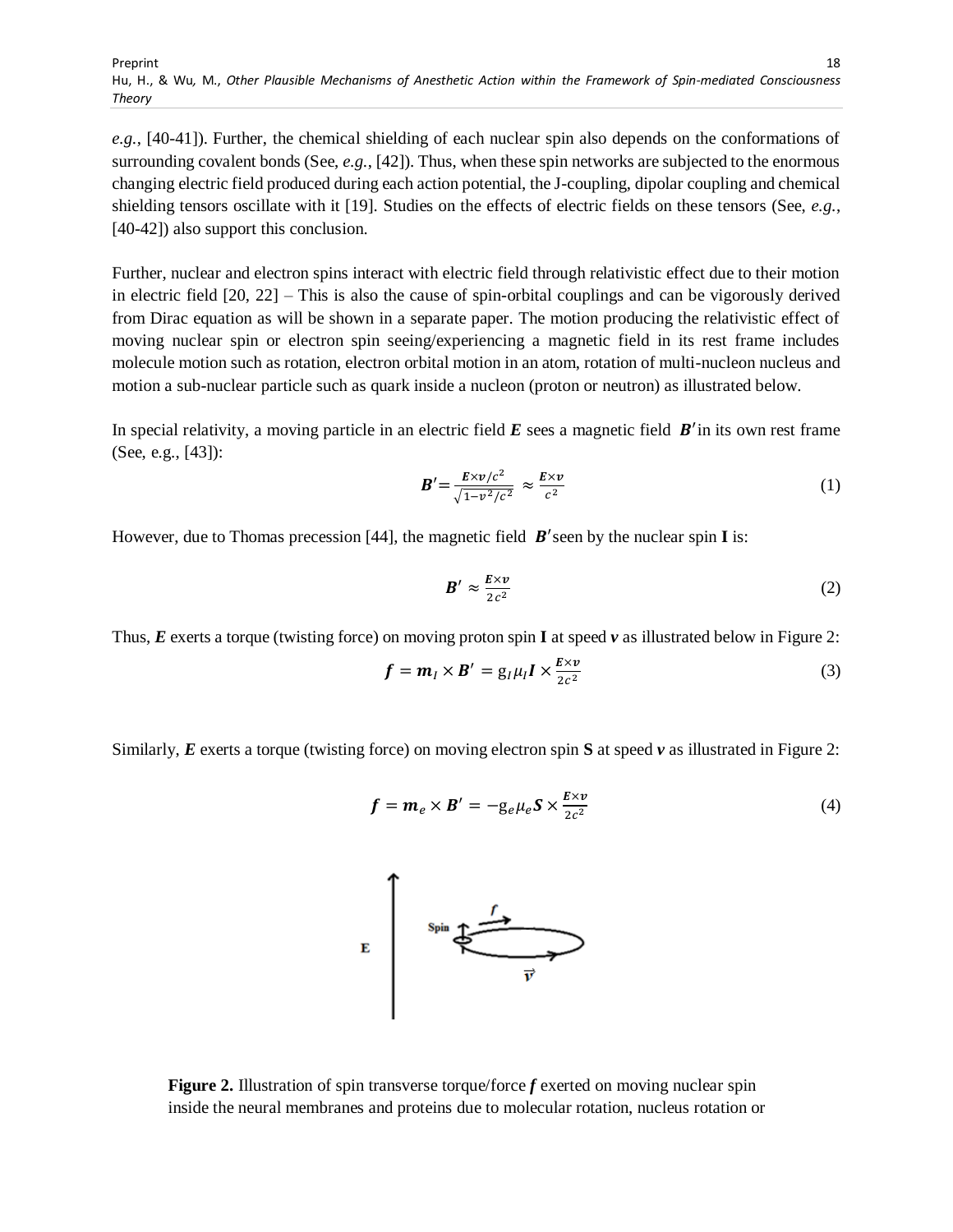sub-nucleon motion, or moving unpaired electron spin inside the neural membranes and proteins due to molecular rotation or atomic electron orbital motion.

Therefore, the interactions between the moving nuclear/electronic spins in neural membranes and proteins and the varying high-voltage electric fields inside neural membranes and proteins driven by action potentials are capable of directly feeding information into the neurons [20].

We now estimate the strengths of  $B'$  seen by nuclear spin and electron spin carried by various molecules in neural membranes and proteins using the formula:

$$
B' = Ev/(2c^2)
$$
 (5)

and the estimated  $E \sim 9x10^6$  *V/m* as the maximal electric field strength in neural membranes or proteins of a thickness/length  $\sim 10x10^{-9}m$ .

### (1) **Strength of seen in the rest frame of rotating lipid molecule by a nuclear-spin-carrying proton/hydrogen**

For a lipid molecule with a diameter  $\sim 0.9x10^{-9}m$  and rotation frequency along the chain  $\sim 1x10^7$ /s (See, e.g., [45]), the estimated molecular rotation speed of a spin ½ proton/hydrogen on the lipid molecule is 2 x  $3.14 \times 0.45 \times 10^{3}$   $m \times 1 \times 10^{7}$ /s = 0.0283  $m/s$ .

Thus, B'seen on lipid molecule rest frame by a proton/hydrogen atom due to rotation along the chain is  $\sim$  $(9x10^6 V/m \times 0.0283 m/s)/(2x(2.99x10^8 m/s)^2 = 7.122 \times 10^{-13} Vs/m^2$  (Tesla), that is, 0.7122 pico-Tesla.

# (2) Strength of  $B'$  seen in the rest frame of rotating nucleus of multiple nucleons such as deuteron,  $C^{13}$ ,  $P^{31}$  and  $Xe^{129}$  by a nuclear-spin-carrying proton/neutron

For a nucleus of multiple nucleons with diameter  $\sim 4.2 \times 10^{-15} m$  (e.g., deuteron) and rotation frequency  $\sim$ 4.74 x  $10^{21}/s$  (See, e.g., [46]), the estimated rotation speed of the nucleus is  $\sim 2 \times 3.14 \times 2.1 \times 10^{-15}$  m x 4.74  $x 10^{21}/s = 58.95 x 10^{6}$  *m/s.* 

Thus, B'seen in the nucleus rest frame by a spin 1/2 nucleon (proton or neutron) due to rotation of nucleus of multiple nucleons is  $\sim (9x10^6 V/m \times 58.95 \times 10^6 m/s)/(2x(2.99x10^8 m/s)^2 = 14.836 \times 10^{-4} Vs/m^2$  (Tesla), that is, 14.836 Gauss or 1.484 milli-Tesla.

### (3) Strength of  $B'$  seen in the rest frame of rotating sub-nucleon particle **such as a spin-carrying quark inside a nucleon**

For a nucleon with rotating sub-nuclear particle with orbital diameter  $\sim 0.8 \times 10^{-15} m$  (e.g., the size of a proton) and rotation frequency  $\sim 4.74 \times 10^{21}/s$  (a pure guess based on [46]), the estimated orbital speed of a sub-nuclear particle inside a nucleon is  $\sim 2 \times 3.14 \times 0.4 \times 10^{-15}$  m x 4.74 x  $10^{21}/s = 11.907 \times 10^{6}$  m/s.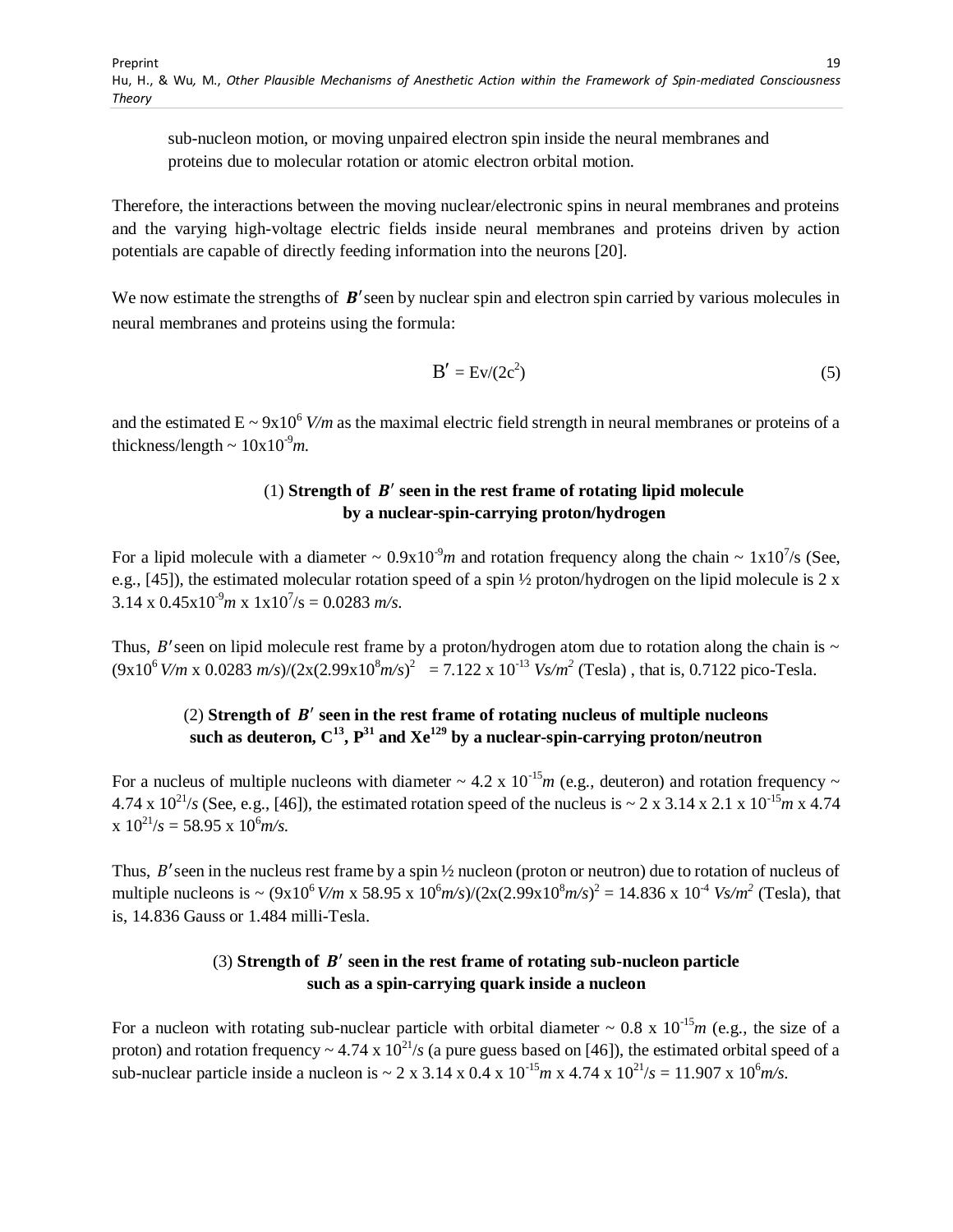Thus,  $B'$  seen in the sub-nucleon rest frame by a spin  $\frac{1}{2}$  sub-nucleon particle due to sub-nucleon rotation is  $\sim (9x10^6 V/m \times 11.907 \times 10^6 m/s)/(2x(2.99x10^8 m/s)^2 = 2.997 \times 10^4 V s/m^2$  (Tesla), that is, 2.997 Gauss or 0.300 milli-Tesla.

### (4) **Strength of seen in the rest frame of rotating oxygen molecule by an unpaired electron spin**

For an oxygen molecule with size/diameter  $\sim 3.46 \times 10^{-11}$  m and rotation frequency  $\sim 1.07 \times 10^{12}$ /s (See, e.g., [47]), the estimated rotation speed of a spin-carrying unpaired electron on the oxygen molecule in neural membranes or proteins is 2 x 3.14 x 1.73 x  $10^{-11}$  m x 1.07 x $10^{12}$ /s = 1.162 x  $10^{2}$  m/s.

Thus, B'seen in the rest frame of oxygen molecule by a spin-carrying unpaired electron due to rotation of oxygen molecule is  $\sim (9x10^6 V/m \times 1.162 \times 10^2 m/s)/(2x(2.99x10^8 m/s)^2 = 2.924 \times 10^{-9} V s/m^2$  (Tesla), that is, 2.924 nano-Tesla.

### $(5)$  Strength of  $B'$  seen in the rest frame of electron orbital in oxygen molecule **by an unpaired electron spin**

The estimated electron orbital speed in a Bohr atom is  $\sim c/137$  (See, e.g., [48]). Using this speed as an estimate of the electron orbital speed in oxygen molecule,  $B'$  seen in the rest frame of electron orbital by a spin-carrying unpaired electron due to electron orbital motion is  $\sim$   $(9x10^6$  V/m x  $(1/137 \text{ x})$  $2.99x10<sup>8</sup>m/s/(2x(2.99x10<sup>8</sup>m/s)<sup>2</sup> = 54.93 x10<sup>-6</sup>Vs/m<sup>2</sup>$  (Tesla), that is, 54.93 micro-Tesla or 0.549 Gauss.

The fluctuating internal magnetic fields are produced by the paramagnetic species such as  $O_2$  and NO and spin-carrying nuclei themselves such as  ${}^{1}H$ ,  ${}^{13}C$  and  ${}^{31}P$ . Table 1 shows the maximal magnetic field strengths produced by the magnetic dipoles of the unpaired electrons of  $O_2$  and NO and the nucleus of  ${}^{1}H$ along the axes of said dipoles at given distances [19]. Because the magnetic dipole moment of an unpaired electron is 658 times larger than that of the  ${}^{1}H$  nucleus, O<sub>2</sub> and NO can respectively produce magnetic fields 1,316 and 658 times larger than  $\mathrm{H}$  [19].

As distance r increases, the strength of the magnetic dipole field quickly attenuate according to

$$
B_i = \frac{\mu_0 m}{4\pi r^3} \tag{8}
$$

where  $\mu_0$  is the permeability of free space and m is the magnetic dipole moment. As mentioned earlier, O<sub>2</sub> and NO are hydrophobic small molecules so their concentrations in neural membranes are much higher than in aqueous solutions such as cytoplasma (See, e.g., [15]). As they rapidly tumble and diffuse, they produce microscopically strong and fluctuating magnetic fields. Indeed,  $O_2$  are the predominant sources of internal magnetic fields in neural membranes as evidenced by the strong effect of  $O_2$  on spin-spin and spin-lattice relaxation rates(See, e.g., [15, 18]).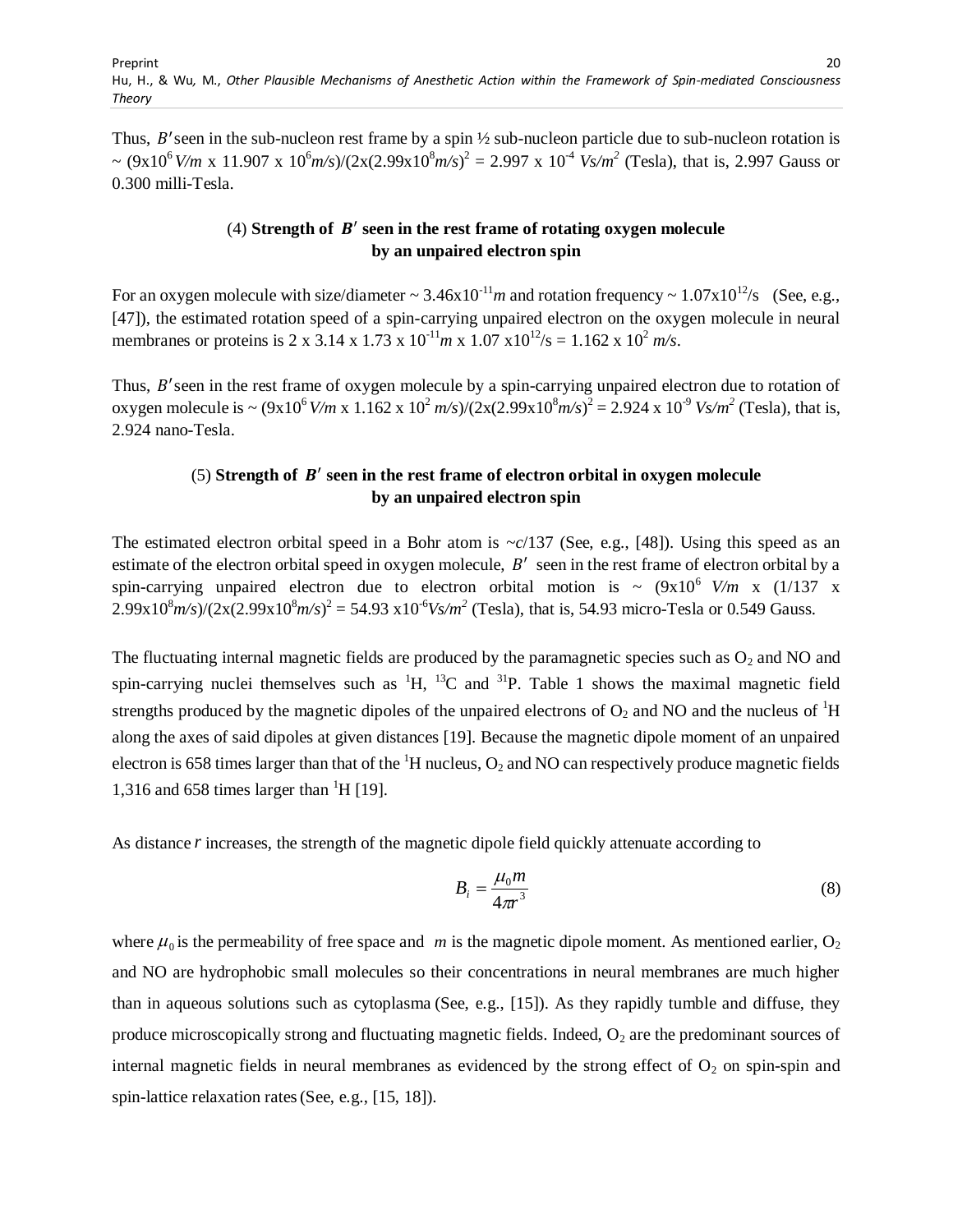| <b>Table 1.</b> Magnetic Fields Produced by $O_2$ , NO and $H$ |              |            |             |
|----------------------------------------------------------------|--------------|------------|-------------|
| Distance $(\AA)$                                               | $O2$ (Tesla) | NO (Tesla) | $H$ (Tesla) |
| 1.0                                                            | 3.713940     | 1.856970   | 0.002821    |
| 2.0                                                            | 0.464243     | 0.232122   | 0.000353    |
| 3.0                                                            | 0.137553     | 0.068777   | 0.000104    |
| 4.0                                                            | 0.058030     | 0.029015   | 0.000044    |
| 5.0                                                            | 0.029712     | 0.014856   | 0.000023    |
| 10.0                                                           | 0.003714     | 0.001857   | 0.000003    |

Preprint Hu, H., & Wu*,* M., *Other Plausible Mechanisms of Anesthetic Action within the Framework of Spin-mediated Consciousness Theory*

Again, these fluctuating internal magnetic fields are modulated by action potentials through relativistic effects on nuclear/electronic spins moving in electric field and continuously perturb the neural spin networks. The intensities of said perturbations depend on the concentrations of  $O<sub>2</sub>$  and NO that are highly regulated in the brain. Thus, these modulated perturbations not only activate various neural spin networks but also are likely capable of enhancing the synchronization of these dynamics to the neural spike trains through non-linear processes such as stochastic resonance that is known to occur in the brain (See, e.g., [49-51]).

The collective dynamics of the neural spin networks under modulations by action potentials and perturbations by fluctuating internal magnetic fields which are also modulated by action potentials represent meaningful information to the brain [19-20, 22]. An analogy is the mechanism of liquid crystal display (LCD) where information-carrying electric voltages applied to the pixel cells change the optical properties of the constituent molecules such that when lights pass through these cells their phases get rotated differently which in turn represent different information to the viewer of the LCD screen (See, e.g., [52]). Accordingly, the cause of unconsciousness by general anesthetics can be explained as the direct consequence of their effects the  $O_2$  and/or NO pathways inside neural membranes and proteins and/or the neural membrane structures themselves [7-8, 19-20].

However, how can one explains that cognitive functions seem in general insensitive to environmental and even medical strength external magnetic fields such as those generated by the power lines and the ones used in MRI? It is argued that most of these disturbances do not represent meaningful information to the brain and, further, the brain likely have developed other mechanisms through evolution to counter the effects of external magnetic fields. In the cases where external magnetic disturbances were reported to have observable effects on cognition, the above discussions provide a basis for interpreting these effects as said disturbances contain meaningful information to the brain [7-8, 19-20].

#### Note 4. Discussions on the Experimental Results by Li et. el.

Recently, Li *et. al.* postulated that xenon isotopes might have different anesthetic potencies and experimentally tested the postulates in mice [11]. They found that "[t]he potency of two xenon isotopes with nuclear spin, xenon 129 and xenon 131, is less than the potency of two xenon isotopes, xenon 132 and xenon 134, that do not have nuclear spin[; t]his difference in potency cannot be explained, either by differences in outer electron shells (there are none) or the variations in atomic mass "[11] .